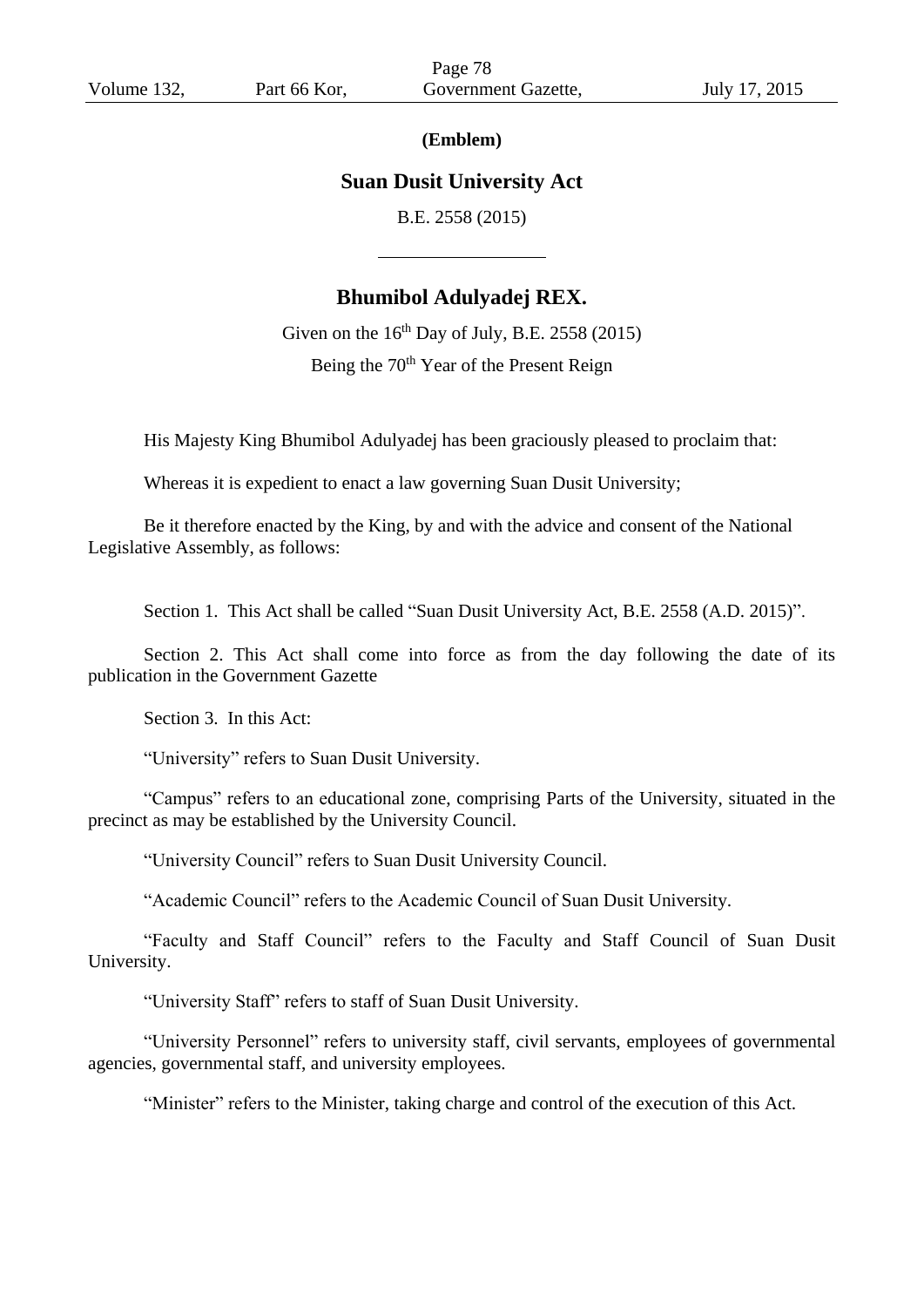|             |              | Page 79             |               |
|-------------|--------------|---------------------|---------------|
| Volume 132, | Part 66 Kor, | Government Gazette, | July 17, 2015 |

Section 4. Rajabhat Suan Dusit University under Rajabhat University Act, B.E. 2547, shall be Suan Dusit University hereunder and become a juristic person.

Suan Dusit University shall be a unit under the governmental supervision, and not be a governmental agency under the law governing State Affairs Administrative Procedures, the law governing Ministry of Education Affairs Administrative Procedures, and the law governing Adjustment of Ministry, Governmental Department, and Department, and not be a state enterprise under the law governing Budgetary Method and other laws.

Section 5. Minister of Education shall take charge and control of the execution of this Act.

## **Chapter 1 General**

Section 6. The University shall be an academy of advanced knowledge and profession, aiming to provide education, enhance advanced knowledge and profession, generate graduates, research, provide academic services to society and locality, initiate, improve, transfer, and develop body of knowledge with expertise, and maintain arts and culture.

The University means to generate graduates with knowledge and conscience, replete with intelligence and ethics, longing for knowledge, applying judgment, with selfless spirit, appropriate personality, and public accountability.

Section 7. In order to attain the objectives mentioned in Section 6, the University shall take the following into account:

- (1) Equality of educational opportunity.
- (2) Technical excellence in conjunction with conscience and ethics.
- (3) Academic standard and quality.
- (4) Applying knowledge into society for guidelines of social problem solution.
- (5) Social and public accountability on national and local basis.
- (6) Efficient and effective administration with transparency and readiness for inspection.
- (7) Administration with participation of personnel.
- (8) Optimization of resources and encouragement of resource sharing.

Section 8. The University may be divided into the followings:

- (1) University Office
- (2) Campus Office
- (3) Faculties / Schools
- (4) Offices
- (5) Institutes
- (6) Other faculty-equivalent parts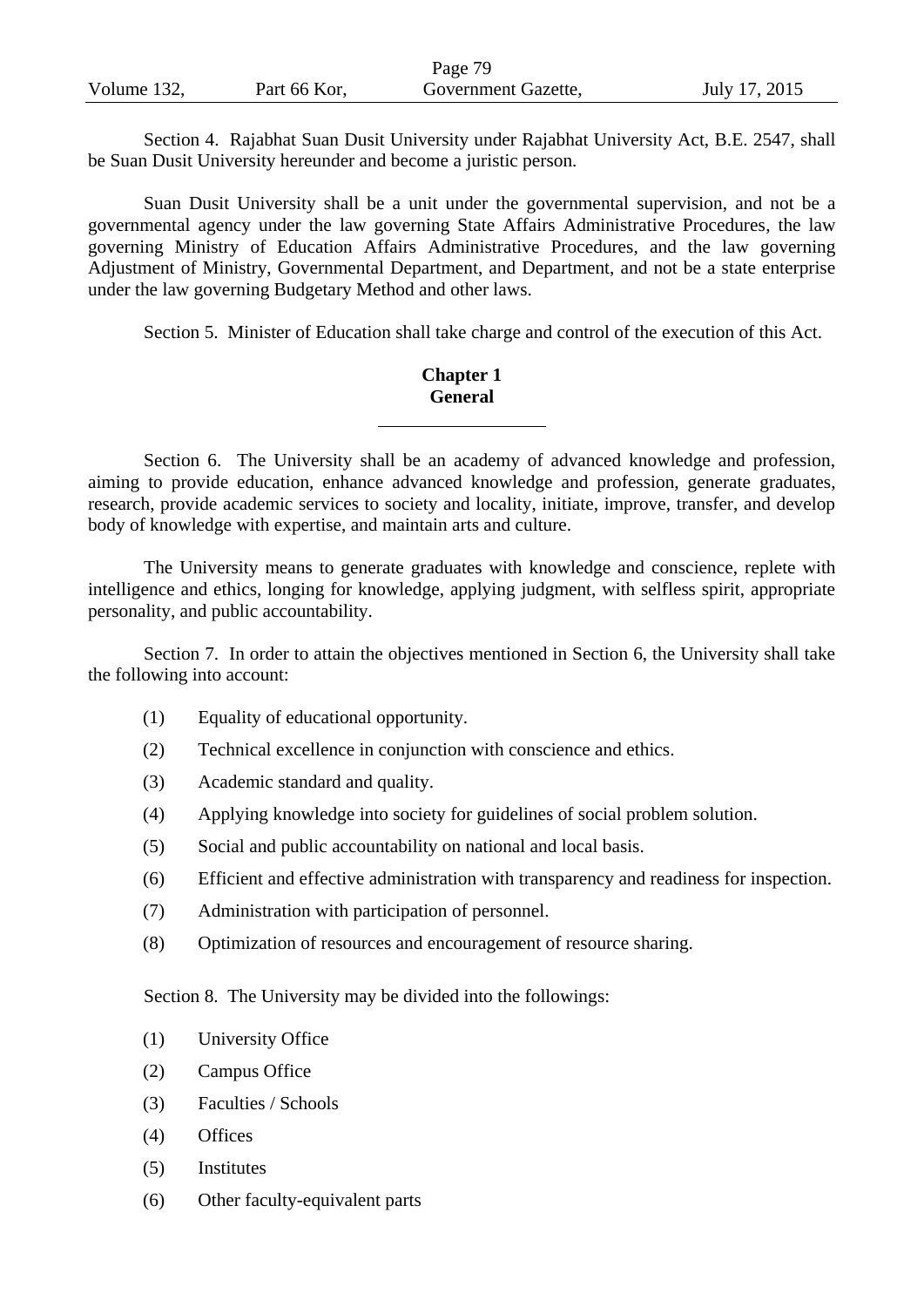|             |              | Page 80             |               |
|-------------|--------------|---------------------|---------------|
| Volume 132, | Part 66 Kor, | Government Gazette, | July 17, 2015 |

Section 9. Establishment, combination, and dissolution of any part under Section 8 shall be announced by the University and promulgated in the Government Gazette.

Establishment, combination, and dissolution of any internal unit of the parts under Section 8 shall be announced by the University.

Section 10. Under such objectives in Section 6, the University may admit any higher academy or other institutes to join the University, and is competent to grant any degree, diploma, or certificate of any level to graduates from such associate institutions.

Admission or dissolution of admission on the higher academy or other institutions under the first paragraph shall be announced by the University and promulgated in the Government Gazette.

Control on any higher academy or other institutes, having joined the University, shall be subject to the University's Articles of Association.

Section 11. Under such objectives in Section 6, the University may provide education and conduct research in cooperation with other local or foreign higher academy or other institutes or international organizations; and, for such purposes, the University is competent to grant any degree, diploma, or certificate of any level in cooperation with such higher academy to any graduates.

Provision of education or dissolution of educational provision, mentioned in the first paragraph, shall be announced by the university and promulgated in the Government Gazette.

Implementation, mentioned in the first paragraph, shall be subject to the University's Articles of Association.

Section 12. The businesses of the University shall not be subject to either the Labor Protection Law or the Labor Relations Law. However, the University's personnel shall be provided with protection and remuneration not less than that prescribed in the Labor Protection Law.

Section 13. The University shall have authority to perform actions under the objectives, mentioned in Section 6. Such authority shall include the following:

(1) To purchase, sell, hire, engage, construct, provide, transfer, take on transfer, rent, lease, hire purchase, let hire purchase, exchange, and distribute or enter into any juristic act for the benefit of the businesses of the University, and own, possess, hold intellectual property rights or proprietary rights in the University's properties, and dispose properties within and out of the kingdom, and receive money or properties donated.

Disposal or exchange of immovable properties of the University may be done on the immovable properties, acquired in accordance with Section 16 with purposes of allowed disposal or exchange.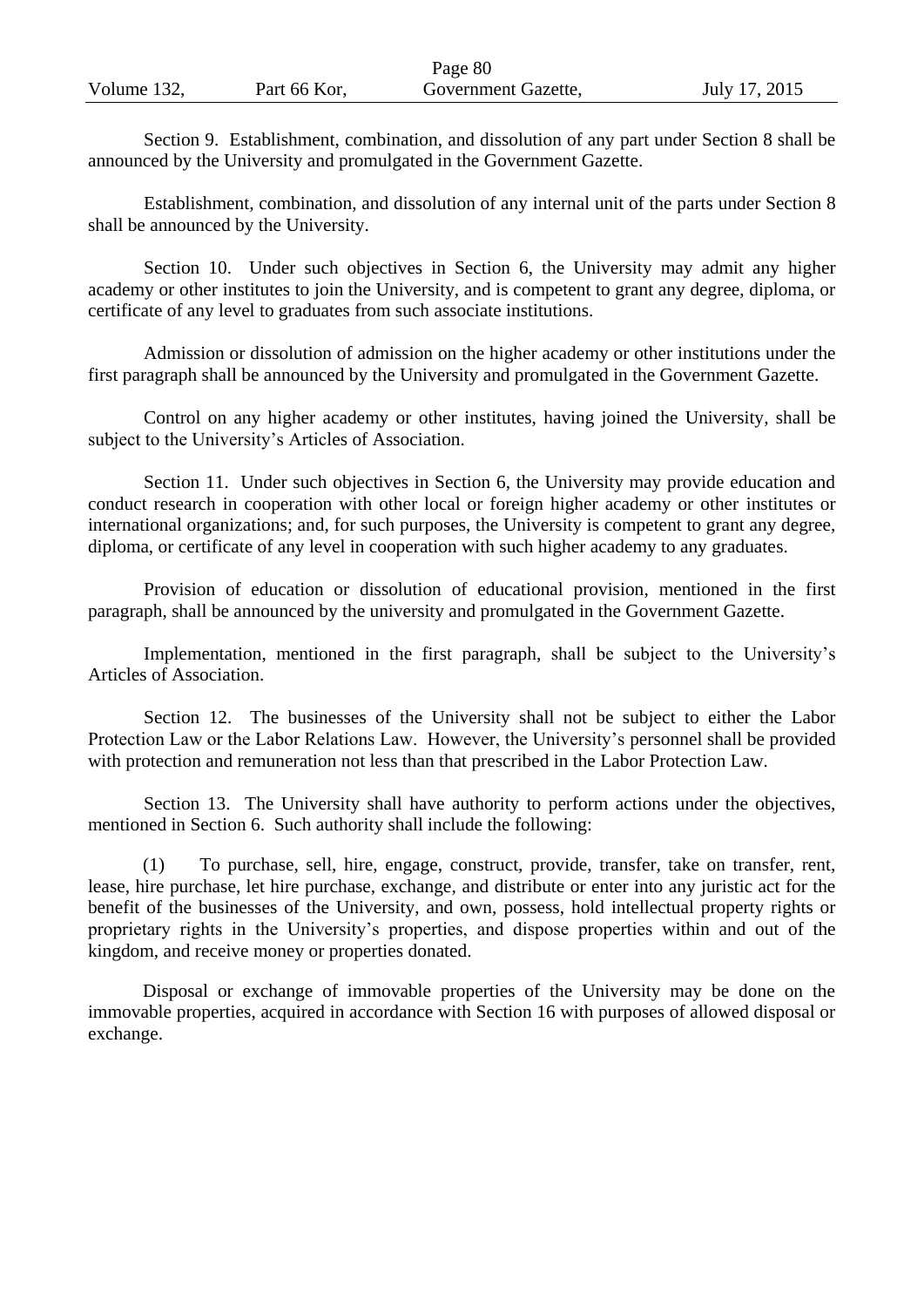|             |              | Page 81             |               |
|-------------|--------------|---------------------|---------------|
| Volume 132, | Part 66 Kor, | Government Gazette, | July 17, 2015 |

(2) To receive fees, subscription fees, remuneration, penalty, and service charges for the services, rendered within the authority of the University, and agree and stipulate conditions in relation to the foregoing.

(3) To cooperate with other agencies of the government or private individual or foreign or international organizations or agencies in connection with any business in respect of implementation under the objectives, mentioned in Section 6.

To borrow and to lend money with security by person or property, hold shares, become partner, and invest or jointly invest for the benefit of the University's affairs.

Borrowing money, lending money, holding shares, participation in any partnership, investment or joint investment, with the fund exceeding the limit, prescribed by the Minister, shall be subject to the approval of the Cabinet.

(5) To establish or jointly establish corporate organizations for implementation under the objectives, mentioned in Section 6.

(6) To provide scholarships and research fellowships of different fields.

(7) To determine remuneration or special remuneration as well as welfare and other benefits to the University's Personnel.

(8) To establish a fund for undertakings under the University's objectives with the administration of the fund conformable to the University's Articles of Association.

(9) To administrate, supervise, maintain, manage, use and make profit from the University's properties and Royal Store land under the Royal Store Land Law.

Section 14. The University's revenues come from the followings:

- (1) General subsidy, annually distributed by the Government.
- (2) Money and properties, donated to the University.
- (3) Fees, subscription fees, remuneration, penalty, and service charges of the University.
- (4) Revenues or benefits, earned from investment or joint investment and from the University's properties.
- (5) Revenues or benefits, earned from usage of Royal Store land or making of profit from the Royal Store land, administrated, supervised, used, or utilized by the University.
- (6) Fund, established by the Government or University, and revenues or benefits, earned from the Fund.
- (7) Other revenues or benefits.

General subsidy under (1) shall be directly distributed by the Government to the University in sufficient amount to cover the expenses, required for compliance with the University's objectives and development to secure educational quality.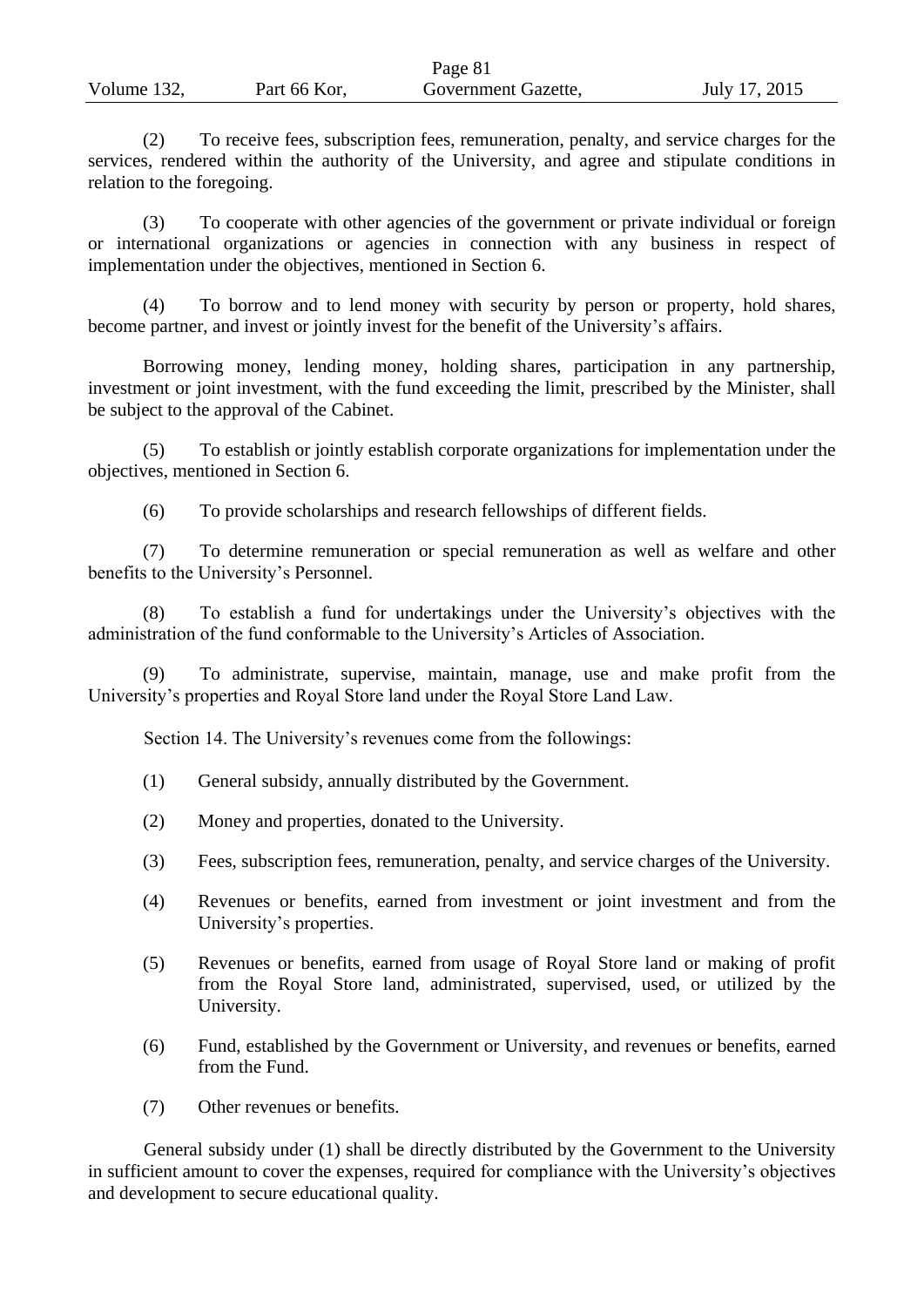|             |              | Page 82             |               |
|-------------|--------------|---------------------|---------------|
| Volume 132, | Part 66 Kor, | Government Gazette, | July 17, 2015 |

The University's revenues are not required to be remitted to the Treasury as public revenue in accordance with the Treasury Reserves Law, Budgetary Method Law, or other laws.

In case that the revenues, mentioned in the first paragraph, are insufficient to cover the expenses of the University's reasonable undertakings and charges and the University is unable to raise money from other sources, the Government shall distribute additional general subsidy to the University as may be necessary.

In case that the Government has adjusted the Civil Servants' salary, position allowance, remuneration, or other privileges, the Government shall distribute additional budget in terms of general subsidy to the University at the same proportion to cover the expenses to the University Staff.

Section 15. The University shall encourage and support students, admitted by the University to study, and truly economically disadvantaged students to have opportunity to complete a bachelor's degree.

The rules and methods of diagnosis on who truly economically disadvantaged students are shall be subject to the University's Articles of Association.

Section 16. Immovable properties, donated to the University or purchased with the University's revenues or exchanged with the University's assets or otherwise acquired, shall not be deemed to be the Royal Store land and shall belong to the University.

Section 17. The University's revenues and assets shall be managed to attain the University's objectives in accordance with Section 6.

Money and assets, donated to the University, shall be managed under the terms, stipulated by donors. When it is necessary to modify the said terms, the University shall be given consent by donors or heirs thereof. In case of no heirs or the heirs not appearing, approval by the University Council shall be required.

Section 18. The University's assets for the benefits of education and research directly are not subject to liability for any execution or administrative enforcement, and nobody may set up the prescription against the University in respect of the University's assets.

#### **Chapter 2 Implementation**

Section 19. The University Council shall be established, consisting of the following:

(1) Chairman of the University Council graciously appointed by His Majesty the King.

(2) Members of the University Council, i.e. President, Chairman of the Board of University Operation Promotion, and Chairman of Faculty and Staff Council.

(3) One Member of the University Council, elected from holders of the position of Vice President.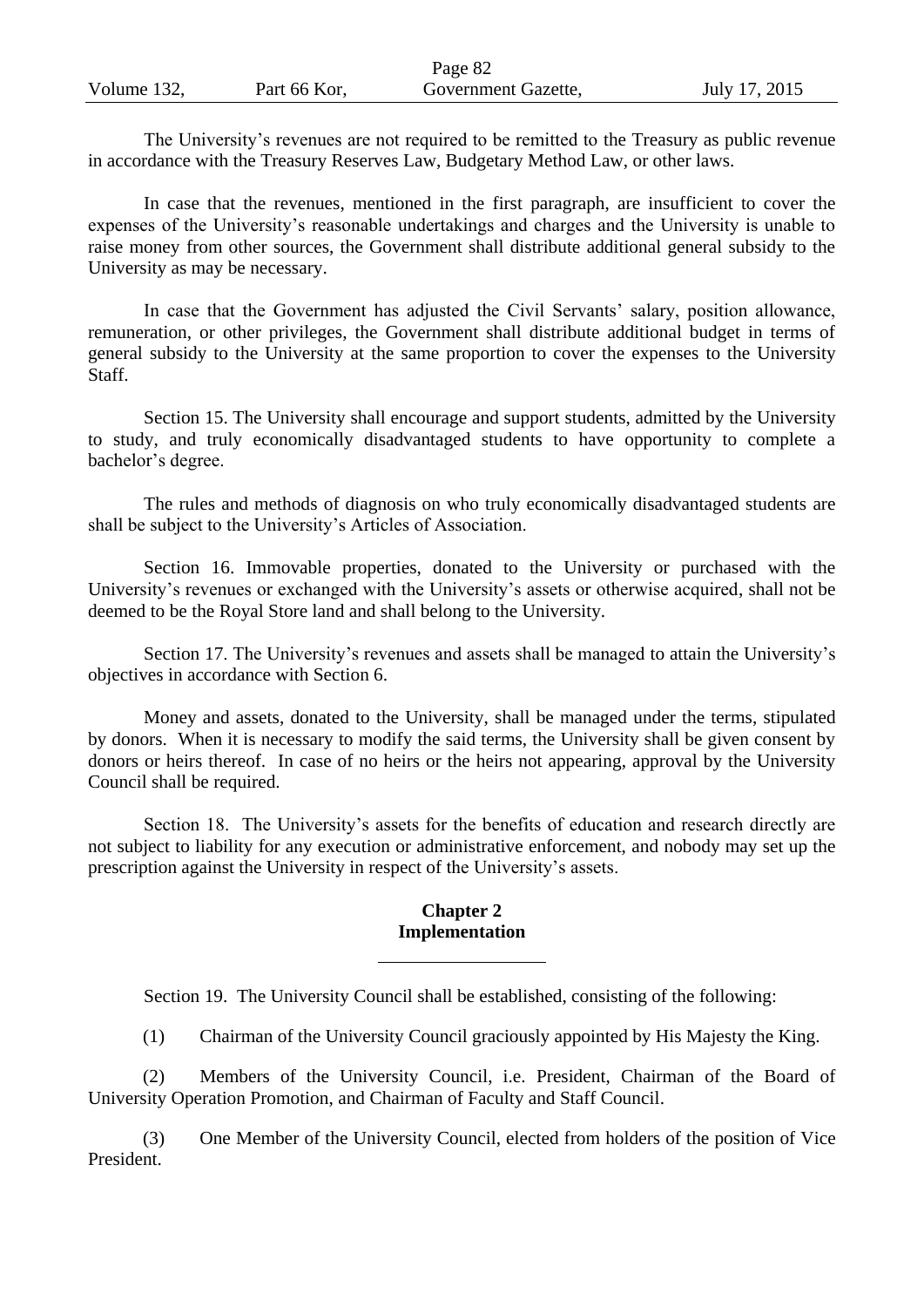(4) Two Members of the University Council, elected from holders of the position of Dean.

(5) Two Members of the University Council, elected from holders of the position of Office Director, Institute Director, or Chief of Other Faculty-Equivalent Part but not the holders of the position of Dean.

(6) Two Members of the University Council, elected from Permanent Faculties, having lectured for no less than five years, and not holders of the positions Vice President, Dean, Office Director, Institute Director, or Chief of Other Faculty-Equivalent Part.

(7) Two Members of the University Council, elected from University Support Staff, having worked for no less than five years, and not holders of the positions of Associate President, Dean, Office Director, Institute Director, or Chief of other Faculty-Equivalent Parts.

(8) Twelve Distinguished members of the University Council to be graciously appointed by His Majesty the King from the third party.

Qualifications, rules, and how to recruit Chairman of the University Council and Distinguished members of the University Council shall be subject to the University's Articles of Association. One out of such Distinguished members shall be recruited from the List, nominated by Higher Education Commission.

Qualifications, rules, and how to elect Members of the University Council under (3), (4), (5), (6) and (7) shall be subject to the University's Articles of Association

The University Council shall elect one of its Distinguished members to serve as its Vice Chairman, and the Vice Chairman of the University Council shall represent the Chairman of the University Council when the Chairman is unable to perform his duty or there is no holder of the position of Chairman of the University Council. If the Vice Chairman of the University Council is unable to perform his duty or there is no holder of the position of Vice Chairman of the University Council, the University Council shall elect one of its Distinguished members to represent the Chairman of the University Council.

The University Council shall appoint one Vice President to assume the position of Secretary of University Council upon the President's recommendation, and the Director of the University Office to assume the position of Assistant Secretary.

Section 20. Chairman of the University Council and Distinguished members of the University Council under Section 19 (8) shall be in their office for a term of three years and may be graciously re-appointed by His Majesty the King.

Members of the University Council under Section 19 (6) and (7) shall be in their office for a term of three years and may be re-elected.

Other than retirement from their office on completion of the term, the Chairman of the University Council and Members of the University Council under Section 19 (6), (7) and (8) shall leave their office in the following cases.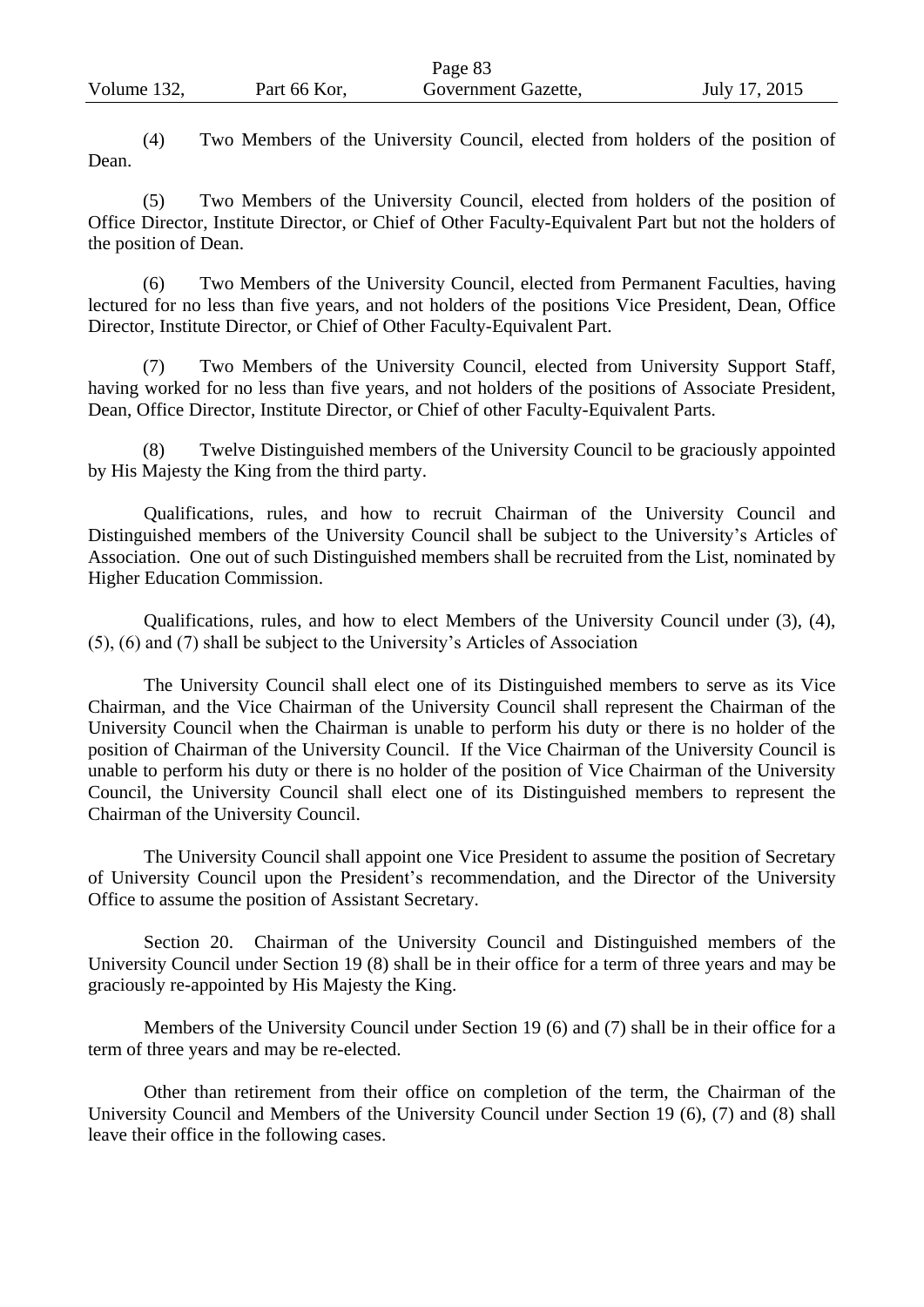- (1) Death.
- (2) Resignation.
- (3) Being removed by resolution of the University Council.

(4) Not qualified to be Chairman of the University Council or Member of the University Council of that class.

- (5) Imprisonment by final judgment of imprisonment.
- (6) Becoming bankrupt.
- (7) Being incompetent or quasi-incompetent.

In case of vacancy of the position of Chairman of the University Council or Members of the University Council by any cause whatever and such vacancy having not yet been replaced, the University Council shall consist of the remaining Members thereof.

In case of the Chairman of the University Council or any Member thereof under Section 19 (6), (7) and (8) retiring his office prematurely and the substitute having been graciously appointed by His Majesty the King or otherwise appointed or elected, such substitute so graciously appointed by His Majesty the King or otherwise appointed or elected shall retain the office during such time only as the previously assuming person, whom he is replacing, is entitled to retain the same. However, if the remaining term of office is less than ninety days, no substitute may be required.

In case of the Chairman of the University Council or any Member thereof retiring their office upon completion of the term, and the new Chairman of the University Council or Distinguished member of the University Council having not yet been graciously appointed by His Majesty the King, or other new Member of the University Council having not yet been elected, the Chairman of the University Council or any Member thereof so retiring shall continue to perform his duty until such new Chairman of the University Council or Distinguished member of the University Council is graciously appointed by His Majesty the King or other new Member of the University Council is elected.

Section 21. The University Council shall have authority to supervise the general businesses of the University, including the following:

(1) To impose the policy and development direction in order to attain the University's objectives.

(2) To approve the University's development plan and operation plan.

(3) To enact regulations, procedures, announcement and instruction of the University for the sake of the University's operation, and possibly assign any Part of the University to enact regulations, procedures, announcement and instruction for such Part on case by case basis.

(4) To approve granting of Degree, Advanced Certificate, Certificate of Graduate, Diploma, and Certificate of the University itself or under the educational provision by the University and any other higher academy or other institute, and approve granting of Honorary Degree.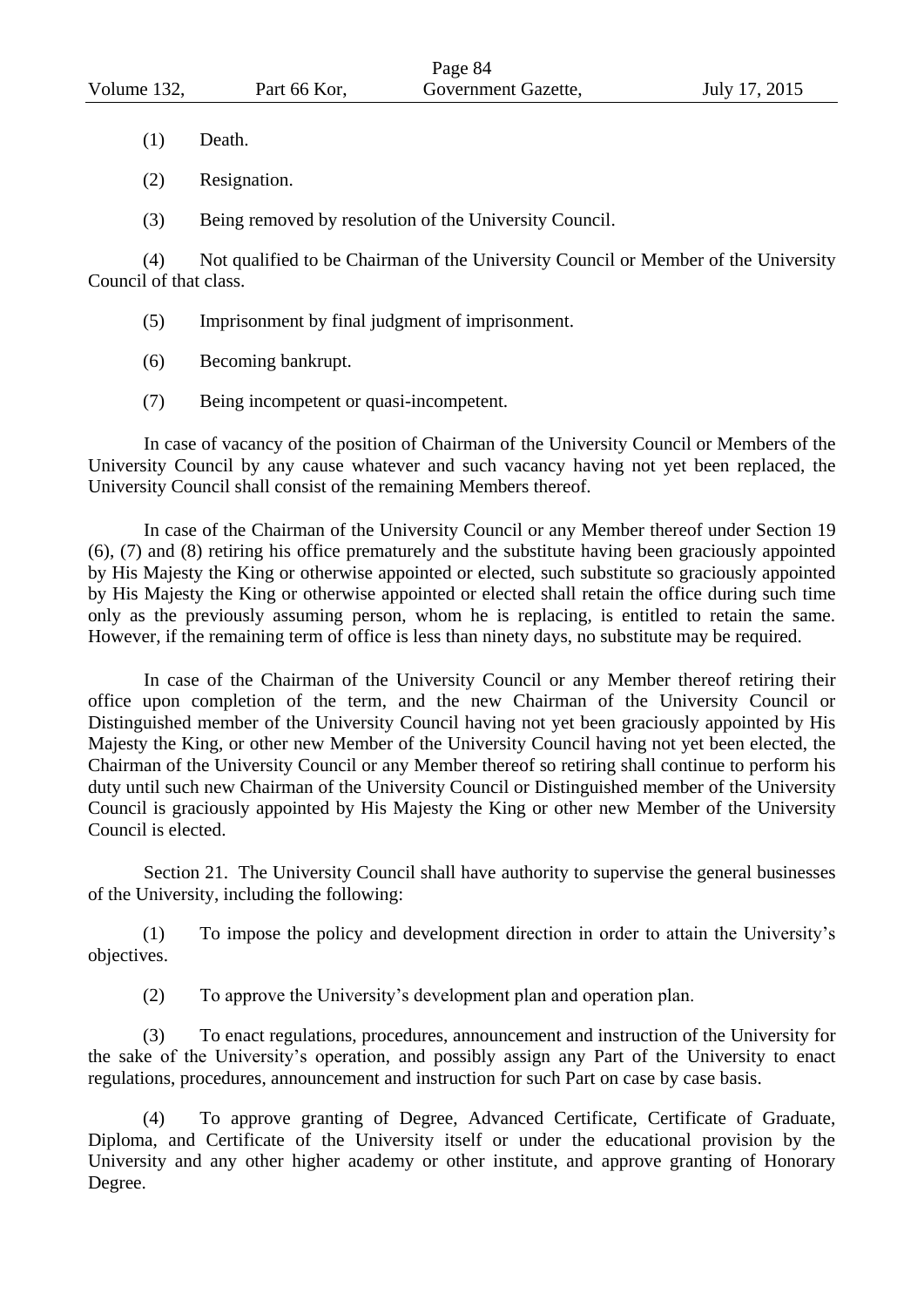|             |              | Page 85             |               |
|-------------|--------------|---------------------|---------------|
| Volume 132, | Part 66 Kor, | Government Gazette, | July 17, 2015 |

(5) To approve establishment, combination, or dissolution of any Part of the University under Section 8, and division of Internal Units of the Part as such.

To approve admission and dissolution of admission, joint educational provision or dissolution of joint educational provision with any higher academy or other institutes.

(7) To approve curriculum and opening for instruction, as well as improvement, dissolution, combination, or annulment of curriculum.

(8) To consider to proceed for His Majesty the King to graciously appoint and consider to remove the Chairman of the University Council, any Distinguished member of the University Council, President, Professor and Special Professor.

(9) To appoint and remove any member of Academic Council and member of University Operation Promotion.

(10) To appoint and remove any Associate President, Dean, Office Director, Institute Director, Chief of Other Faculty-Equivalent Part, Associate Professor, Special Associate Professor, Assistant Professor, and Special Assistant Professor.

(11) To enact regulations and procedures governing the University's personnel administration.

(12) To impose the policy and how to raise revenue and establish corporate organizations.

(13) To enact regulations and procedures governing administration of the University's budget, finance, supplies and assets.

(14) To approve the setting of the University's revenue budget and expenditure budget.

(15) To approve borrowing, lending, investment or joint investment under Section 13 (4).

(16) To enact regulations governing remuneration or special remuneration as well as welfare and other benefits to the University's Personnel.

(17) To appoint any committee, sub-committee, or any person for any action to be performed under the authority of the University Council, and delegate such committee, sub-committee, or person, and then report it to the University Council.

(18) To follow up and evaluate the operating result of the management by the President.

(19) To confirm the University's annual operating report and present such report to the Cabinet for acknowledgement.

(20) To perform other duties in relation to the University's activities, not specifically assigned to any Part or person.

Section 22. The meeting and operating method of the University Council shall be subject to the University's Articles of Association.

Section 23. The Academic Council shall be established as Organization, entrusted by the University Council, to conduct the University's academic activities, with authority to provide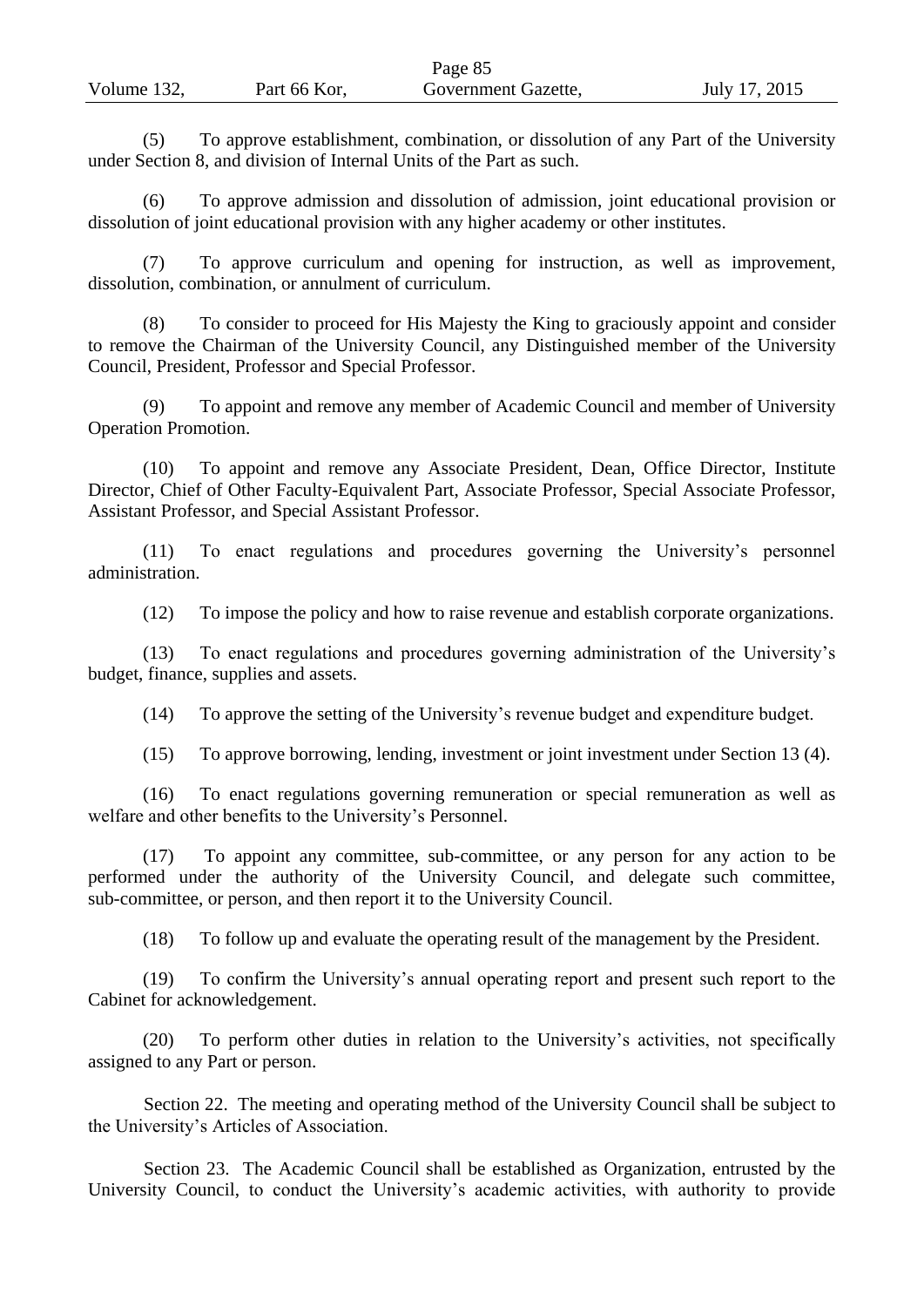|             |              | $1 \mu$ $\sim$ 00   |               |
|-------------|--------------|---------------------|---------------|
| Volume 132. | Part 66 Kor, | Government Gazette, | July 17, 2015 |

Page 86

consultancy and suggestion to the University Council and the President in respect of curriculum, teaching, research, and educational quality.

Member of Academic Council shall be appointed by the University Council and comprise the President as Chairman and Distinguished members from the University and the third party.

Number, qualifications, rules, and how to acquire, term of office and retirement from office of the Members, as well as the meeting and operating method of the Academic Council shall be subject to the University's Articles of Association.

Section 24. Faculty and Staff Council shall be established and consist of Chairman and Members from Permanent Faculties and the University Personnel.

Number, qualifications, rules, and how to acquire, term of office, retirement from office, as well as the meeting and operating method of the Faculty and Staff Council shall be subject to the University's Articles of Association.

Section 25. The Faculty and Staff Council shall be obliged to the following:

(1) To provide advice and suggestion to the University Council and the President on the University's operation.

(2) To enhance ethics of Faculty and Staff of the University.

(3) To enhance advancement and uphold honor of the Faculty and Staff of the University.

(4) To perform other duties as may be entrusted by the University Council or the President.

Section 26. A Board of University Operation Promotion shall be established, consisting of Chairman and Members, appointed by the University Council from third parties.

The Board of University Operation Promotion shall be obliged to promote and provide suggestion and advice to the University, promote provision of scholarship for needy students to have an opportunity to study in the University, and raise revenue to the University.

Number, qualifications, rules, and how to acquire, term of office, retirement from office of the Chairman and Members of the Board of University Operation Promotion, as well as the meeting and operating method of the Board of University Operation Promotion shall be subject to the University's Articles of Association.

Section 27. The President shall serve as supreme superior and take charge of the administration of the University, and the Vice President or Assistant President or both the Vice President and Assistant President, in the number as may be established by the University Council, may be sought to perform duties and take charge as may be assigned by the President.

Section 28. The President shall be graciously appointed by His Majesty the King upon recommendation by the University Council from the qualified persons without prohibition as may be prescribed in Section 29.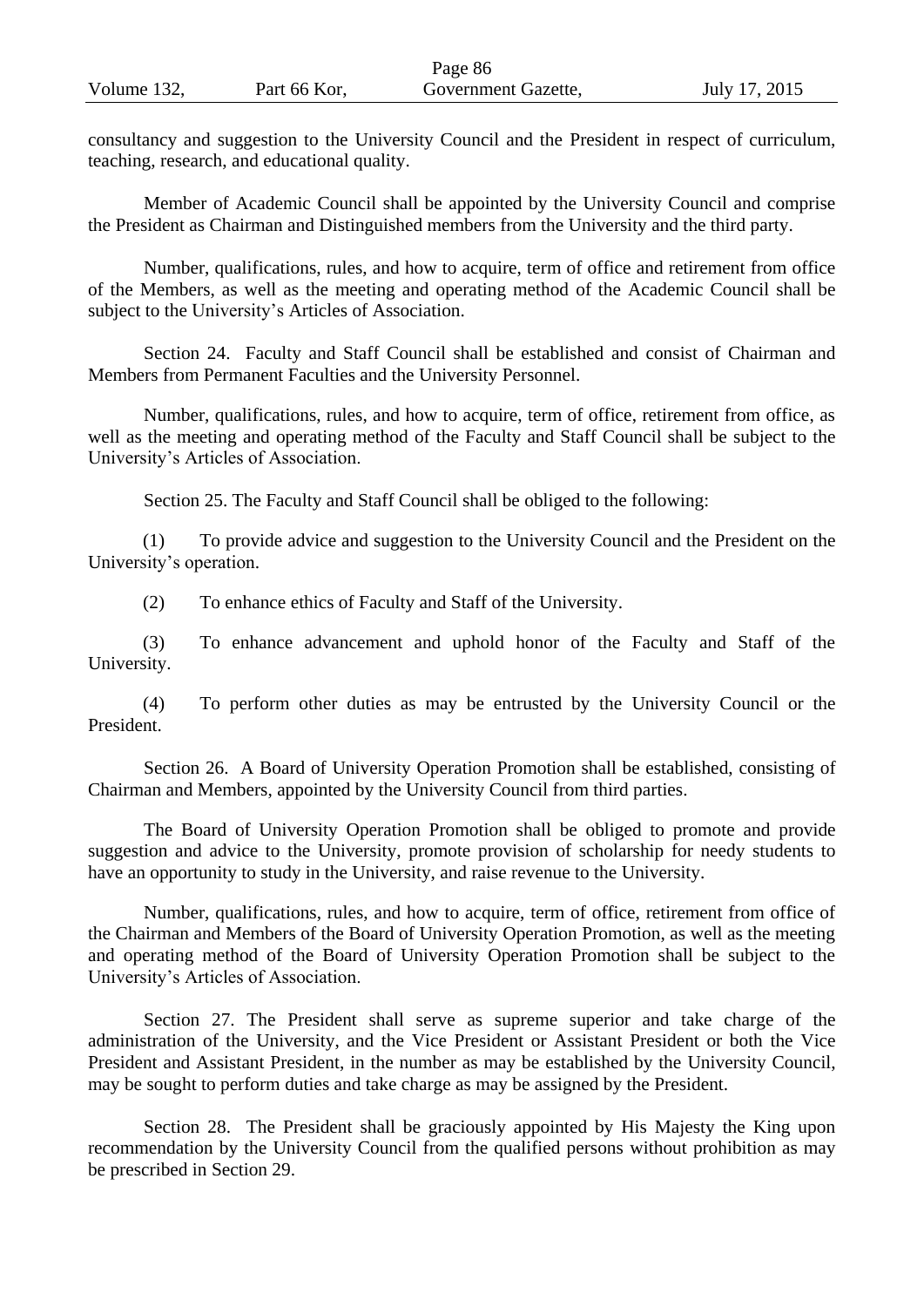| Volume 132, | Part 66 Kor, | Government Gazette, | July 17, 2015 |
|-------------|--------------|---------------------|---------------|

Rules and how to recruit the President shall be subject to the University's Articles of Association.

Page 87

The Vice President shall be appointed by the University Council upon recommendation by the President from the qualified persons under Section 30.

The Assistant President shall be appointed by the President from the qualified persons under Section 30.

Section 29. The President shall be qualified either of the following:

(1) Having graduated with no lower than doctorate degree or comparable from a university or any other higher education institutes, recognized by the University Council, and having provided lessons, or having experienced with administration for no less than three years in a university or any other higher education institutes, recognized by the University Council, or having otherwise experienced with administration in accordance with the rules, prescribed in the University's Articles of Association, for no less than three years.

(2) Having graduated with any degree or comparable from a university or any other higher education institutes, recognized by the University Council, and having provided lessons, or having experienced with administration for no less than five years in a university or any other higher education institutes, recognized by the University Council, or having otherwise experienced with administration in accordance with the rules, prescribed in the University's Articles of Association, for no less than five years, or having assumed the position of Member of University Council for no less than five years.

Besides the qualifications under the first paragraph, the President shall be otherwise qualified without prohibition as may be prescribed in the University's Articles of Association.

Section 30. Vice President and Assistant President shall graduate with any degree or comparable from a university or any other higher education institutes, recognized by the University Council, and having provided lessons, or having experienced with administration for no less than three years in a university or any other higher education institutes, recognized by the University Council, or having otherwise experienced with administration in accordance with the rules, prescribed in the University's Articles of Association, for no less than three years, or having assumed the position of Member of University Council for no less than three years.

Besides the qualifications under the first paragraph, the Associate President and Assistant President shall be otherwise qualified without prohibition as may be prescribed in the University's Articles of Association.

Section 31. The President shall assume his office for a term of four years, and may be graciously re-appointed by His Majesty the King but for no more than two terms of office consecutively.

When the President retires his office, the Vice President and Assistant President shall retire their office as well.

Other than retirement from his office upon completion of the term, the President shall leave his office in the following cases.

- (1) Death.
- (2) Resignation.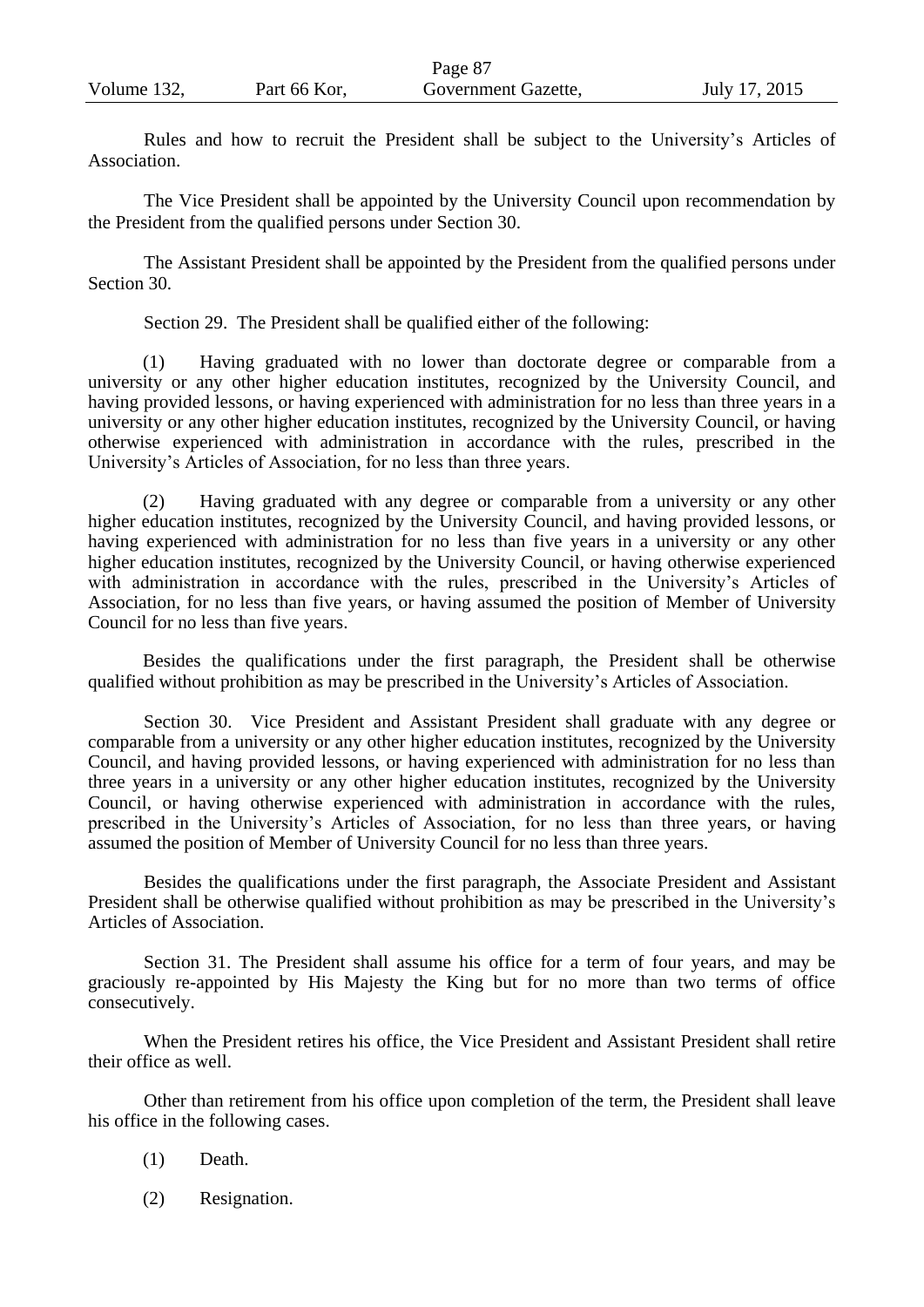|             |              | $\frac{1}{2}$ use of |               |
|-------------|--------------|----------------------|---------------|
| Volume 132, | Part 66 Kor, | Government Gazette,  | July 17, 2015 |
|             |              |                      |               |

 $D_{\Omega$ ge 88

(3) Ineligible or disqualified in accordance with Section 29.

(4) Removed by resolution of the University Council with votes of no less than two-thirds of the numbers of all existing Members.

(5) The University Council's resolution of retirement from office due to failure of evaluation in accordance with the rules, prescribed by the University Council.

(6) Imprisonment by final judgment of imprisonment.

(7) Becoming bankrupt.

(8) Being incompetent or quasi-incompetent.

Section 32. The President shall represent the University for all affairs and shall have the following authority:

(1) To administer the University's operation in accordance with the law, regulations, procedures, announcement, and instruction of the University as well as the policy and objectives of the University.

(2) To prepare the University's Development Plan to be presented to the University Council, and perform the University's policy and Development Plan, follow up and evaluate the operating activities of the University.

(3) To carry out the University's academic administration, personnel administration, financial administration, supply administration, and other assets administration in accordance with the law, regulations, procedures, announcement, and instruction of the University.

(4) To appoint and remove the Assistant President, Vice Dean, or Deputy Chief of Other Faculty-Equivalent Parts.

(5) To raise revenues and resources from sources in order to support the University's implementation.

(6) To prepare revenue budget and expenditure budget to be presented to the University Council for approval.

(7) To present the annual report in terms of the University's businesses to the University Council.

(8) To perform other duties in accordance with the law, regulations, procedures, announcement, and instruction of the University, or as may be assigned by the University Council.

Section 33. In case that the President is absent or cannot perform his duty, the Vice President shall be in charge of the functions on behalf. If there are several Vice Presidents, the one, entrusted by the President, shall be in charge of the functions on behalf. If the President fails to entrust anyone, the most senior Vice President shall be in charge of the functions.

If there is no holder of the position of President, or no one in charge of the functions of the President under the first paragraph, or the one in charge of the functions cannot perform the duty, the University Council shall appoint a qualified person under Section 29 to take charge of the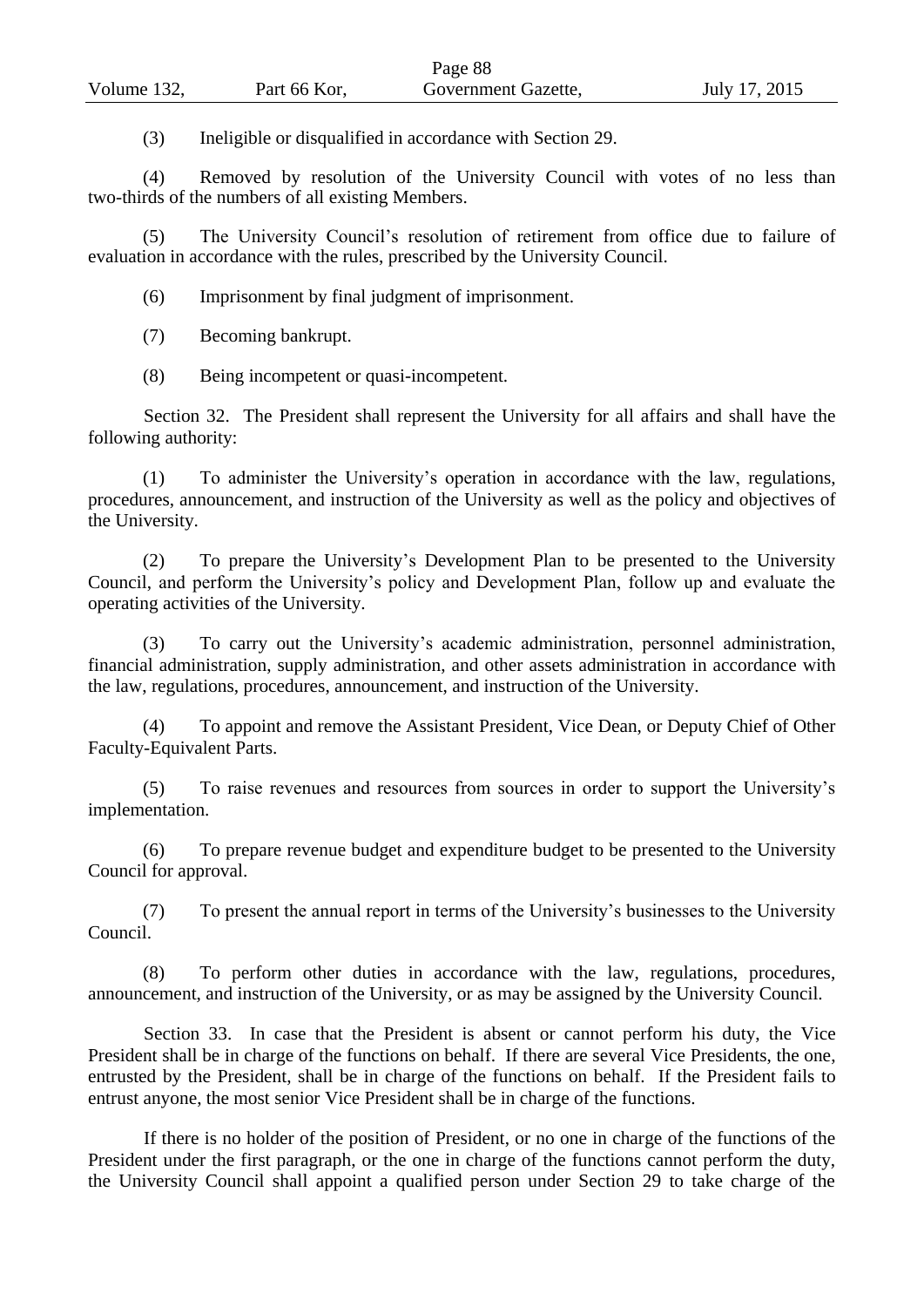| Volume 132, | Part 66 Kor, | Government Gazette, | July 17, 2015 |
|-------------|--------------|---------------------|---------------|
|             |              |                     |               |

functions on behalf but for no more than one hundred and eighty days as from the date of appointment.

Page 89

Section 34. In a Campus, the Campus Office shall be established, and an Associate President, appointed by the University Council upon recommendation by the President, shall command and take charge of the functions of such Campus in accordance with the law, regulations, procedures, announcement, and instruction of the University, and perform other duties as may be assigned by the President.

Section 35. In a Faculty or Other Faculty-Equivalent Part with Schooling Provided, a Dean shall command and take charge of the functions of such Faculty or Other Faculty-Equivalent Part with Schooling Provided; and one or several Vice Deans in accordance with the number as may be established by the University Council shall perform duty and take charge as may be assigned by the Dean.

Rules and how to recruit the Dean shall be subject to the University's Articles of Association.

The Dean shall be appointed by the University Council from the qualified persons under Section 36 and assume his office for a term of four years, and may be re-appointed but for no more than two terms of office consecutively.

The Associate Dean shall be appointed by the President upon recommendation by the Dean from the qualified persons under Section 36, and the President shall be competent to remover the Associate Dean upon recommendation by the Dean.

When the Dean retires his office, the Associate Dean shall retire his office as well.

Section 33 shall be applicable to taking charge of the functions on behalf of the Dean mutatis mutandis.

Section 36. Dean and Associate Dean shall graduate with any degree or comparable from a university or any other higher education institute, recognized by the University Council, and having provided lessons, or having experienced with administration for no less than three years in a university or any other higher education institute, recognized by the University Council, or having otherwise experienced with administration in accordance with the rules, prescribed in the University's Articles of Association, for no less than three years, or having assumed the position of Member of University Council for no less than three years.

Besides the qualifications under the first paragraph, the Dean and Associate Dean shall be otherwise qualified without prohibition as may be prescribed in the University's Articles of Association.

Section 37. In a Faculty or Other Faculty-Equivalent Part with Schooling Provided, a Board of the Faculty or a Board of the Other Faculty-Equivalent Part with Schooling Provided shall be established.

Number, qualifications, rules and method of acquisition, term of office and retirement from office of Members, as well as authority and the meeting and operating activities of the Board of the Faculty or the Board of the Other Faculty-Equivalent Part with Schooling Provided under the first paragraph shall be subject to the University's Articles of Association.

Section 38. In a Office, Institute, or Other Faculty-Equivalent Part without Schooling Provided, a Director or a Chief of Part, appointed by the University Council, shall command and take charge of the functions of such Part; and Deputy Director or Deputy Chief of Part in the number as may be established by the University Council may perform duty and take charge as may be assigned by the Director or the Chief of Part.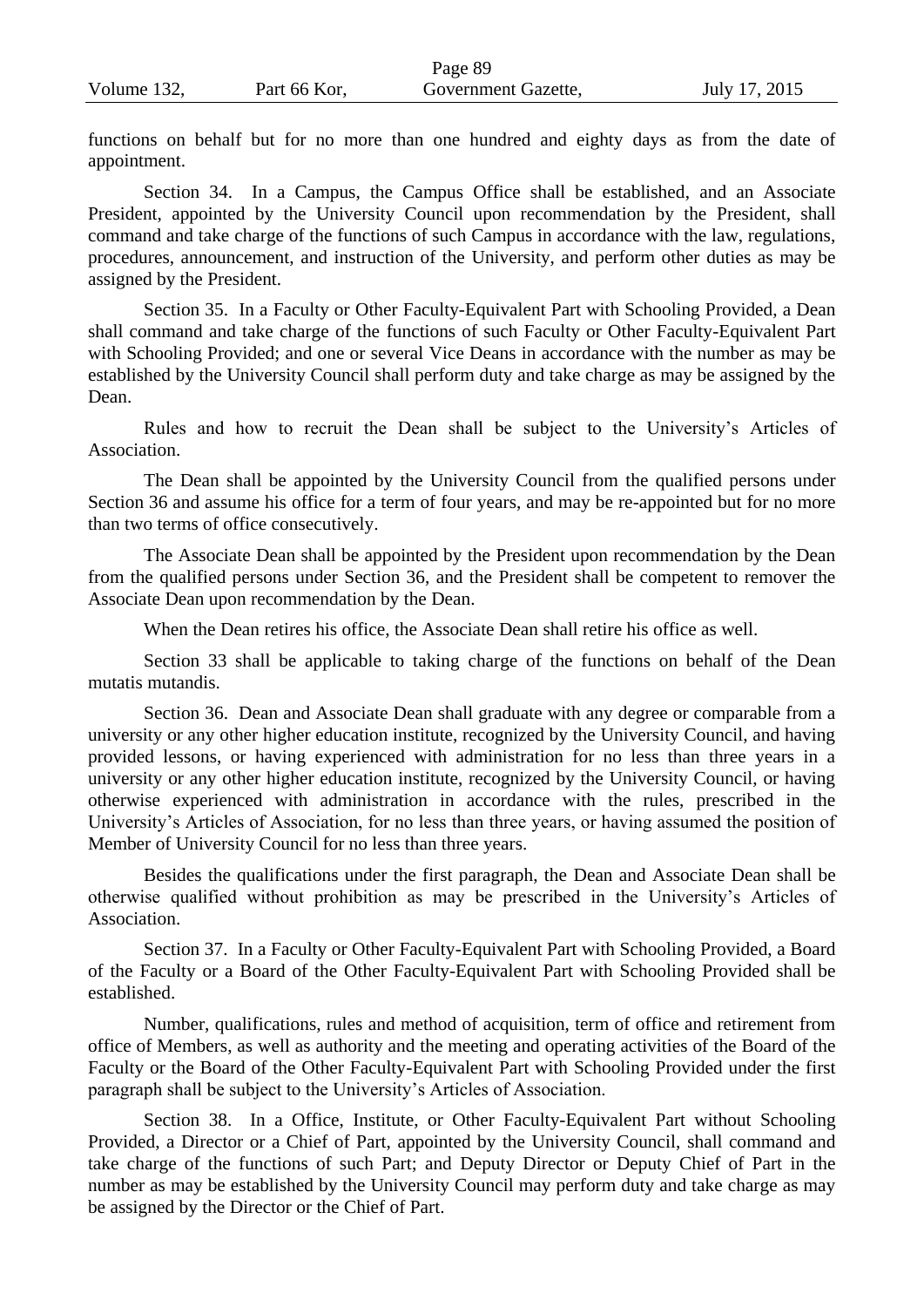|             |              | Page 90             |               |
|-------------|--------------|---------------------|---------------|
| Volume 132, | Part 66 Kor, | Government Gazette, | July 17, 2015 |

The Director or the Chief of Part under the first paragraph shall assume his office for a term of four years, and may be re-appointed but for no more than two terms of office consecutively. When the Director or the Chief of Part retires his office, the Deputy Director or the Deputy Chief of Part shall retire his office as well.

Qualifications, rules and how to appoint the Director or the Chief of Part and the Deputy Director or Deputy Chief of Part, and retirement from office prematurely shall be subject to the University's Articles of Association.

Section 39. In the University Office or the Campus Office, a Director shall command and take charge of the functions of such Part; and one or several Deputy Directors may perform duty and take charge as may be assigned by the Director.

Number, qualifications, rules and how to acquire, how to appoint, as well as the authority of the Director and the Deputy Director shall be subject to the University's Articles of Association.

Regarding acting for the Director, Section 33 shall be applicable thereto mutatis mutandis.

Section 40. Holder of the position of President, Vice President, Assistant President, Dean, Vice Dean, Director, Deputy Director, Chief or Deputy Chief of Other Faculty-Equivalent Part, shall perform his duty on full time basis and shall not hold more than one position at the same time.

Holder of one position under the first paragraph may be in charge of the functions of another position only but for no more than one hundred and eighty days.

Section 41. For the benefit of the administration of the University Office, Campus Office, Faculty, Office, Institute, and Other Faculty-Equivalent Parts, the President may delegate the holder of the position of Dean, Director, or Chief of such Part to perform duty or take charge of the functions on behalf of the President particularly for such Part.

The Dean, Director, or Chief of Part, delegated by the President, may sub-delegate the Vice Dean, Deputy Director, or Deputy Chief of Part to perform duty delegated on behalf upon approval by the President. Such delegate or sub-delegate shall have authority as may be assigned by the President.

Section 42. Taking charge of the functions, delegation, and sub-delegation by holders of positions in the University shall be subject to the University's Articles of Association.

 In case that any law, regulations, procedures, instruction, or resolution of the Cabinet appoints or assigns any holders of position as Member or Sub-member, or with any authority, the person in charge of the functions shall perform the duties of Member or Sub-member or have the same authority as such holder of position does during the term of taking charge of the functions.

#### **Chapter 3 Quality Assurance and Evaluation**

Section 43. The University shall establish the educational quality assurance system for the development of the University's educational quality and standard.

System, rules, and how to assure the educational quality shall be subject to the University's Articles of Association.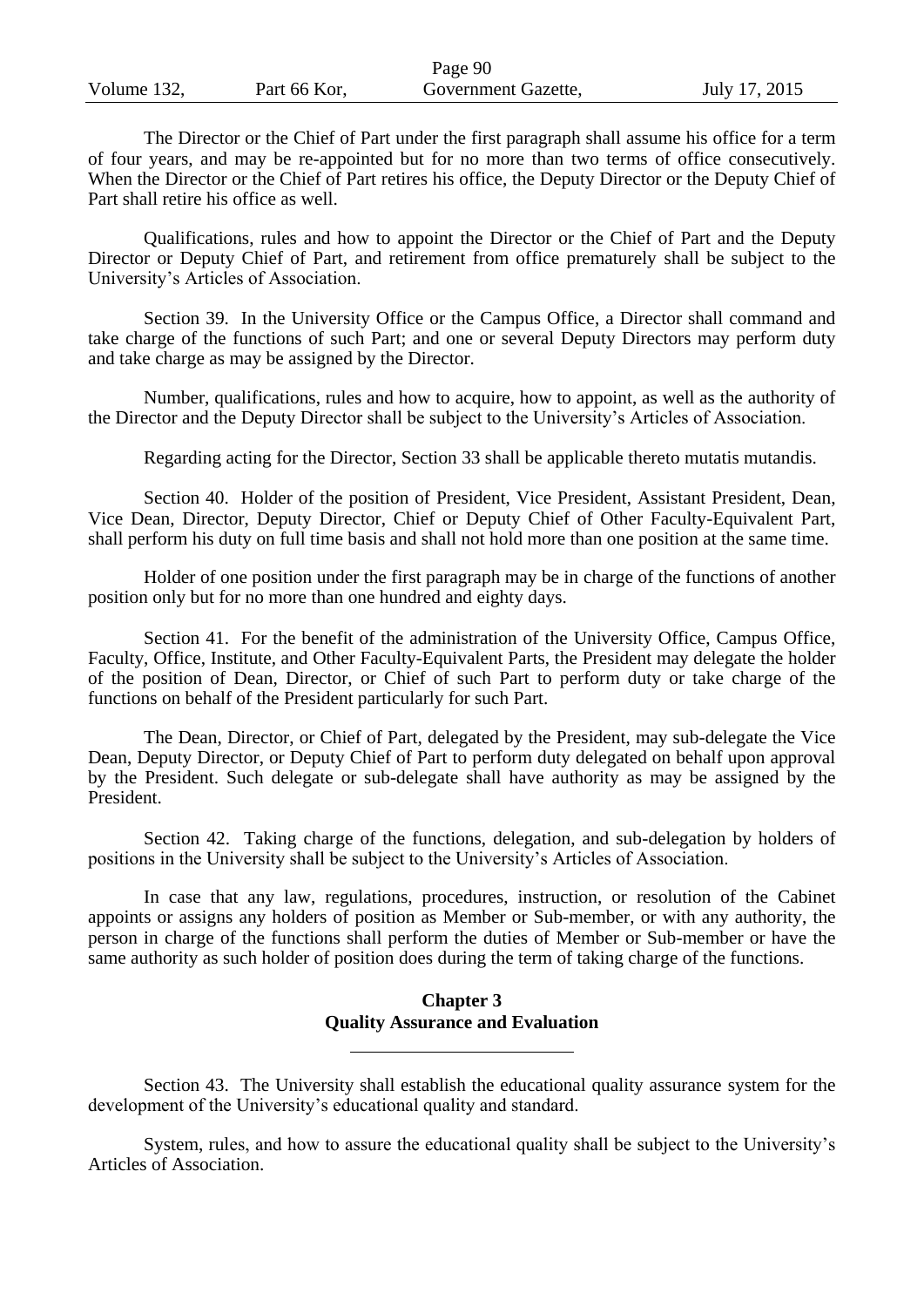|             |              | Page 91             |               |
|-------------|--------------|---------------------|---------------|
| Volume 132, | Part 66 Kor, | Government Gazette, | July 17, 2015 |

Section 44. The University shall establish the evaluation system for the University's Parts in order to develop the University's quality and standard.

System, rules, and how to evaluate the University's Parts shall be subject to the University's Articles of Association.

Section 45. The Academic Council shall establish evaluation of the curriculum, schooling, and matriculation in accordance with the curriculum and rules, methods, and terms as may be prescribed by the University Council, and submit to the University Council for consideration.

Section 46. The University Council shall establish evaluation of performance of the President and Chief of Part in accordance with the rules, methods, and terms as may be prescribed in the University's Articles of Association.

Section 47. The President shall establish evaluation of performance of the University Personnel in accordance with the rules, methods, and terms as may be prescribed in the University's Articles of Association.

## **Chapter 4 Accounting and Audit**

Section 48. The University shall impose and maintain proper accounting system, classified by the University's Parts, with ledgers of actual assets, liabilities, cost, revenue, and expenditure, and particulars thereof; and, internal audit shall be performed on regular basis.

Entries to be input on the ledgers under the first paragraph shall be subject to generallyaccepted accounting standard.

Section 49. The University shall prepare a financial statement and revenue and expenditure account, to be submitted to the University's auditor within ninety days as from the end of annual accounting period.

The starting date and the ending date of the University's annual accounting period shall be subject as the University's announcement.

Section 50. The Office of the Auditor General or the third party, appointed by the University Council upon approval by the Office of the Auditor General, shall serve as the University's auditor, and audit and confirm the University's accounts and finance of all kinds at every annual accounting period.

Section 51. The auditor shall be competent to audit all related books, documents, and evidence of the University, and, for these purposes, to inquire the President and the University Personnel, and to call for all related books, documents, and evidence of the University to be submitted in addition as may be necessary.

Section 52. The auditor shall prepare the report of the result of auditing of accounts and finance, to be presented to the University Council within one hundred and fifty days as from the end of the annual accounting period, for the University Council to submit to the Minister.

The University shall publish the annual report of the ended year, present the balance sheet, operating account, revenue and expenditure account, confirmed by the auditor; and, present the University's performance of the previous year and the operating plan for the following year within one hundred and eighty days as from the end of the annual accounting period.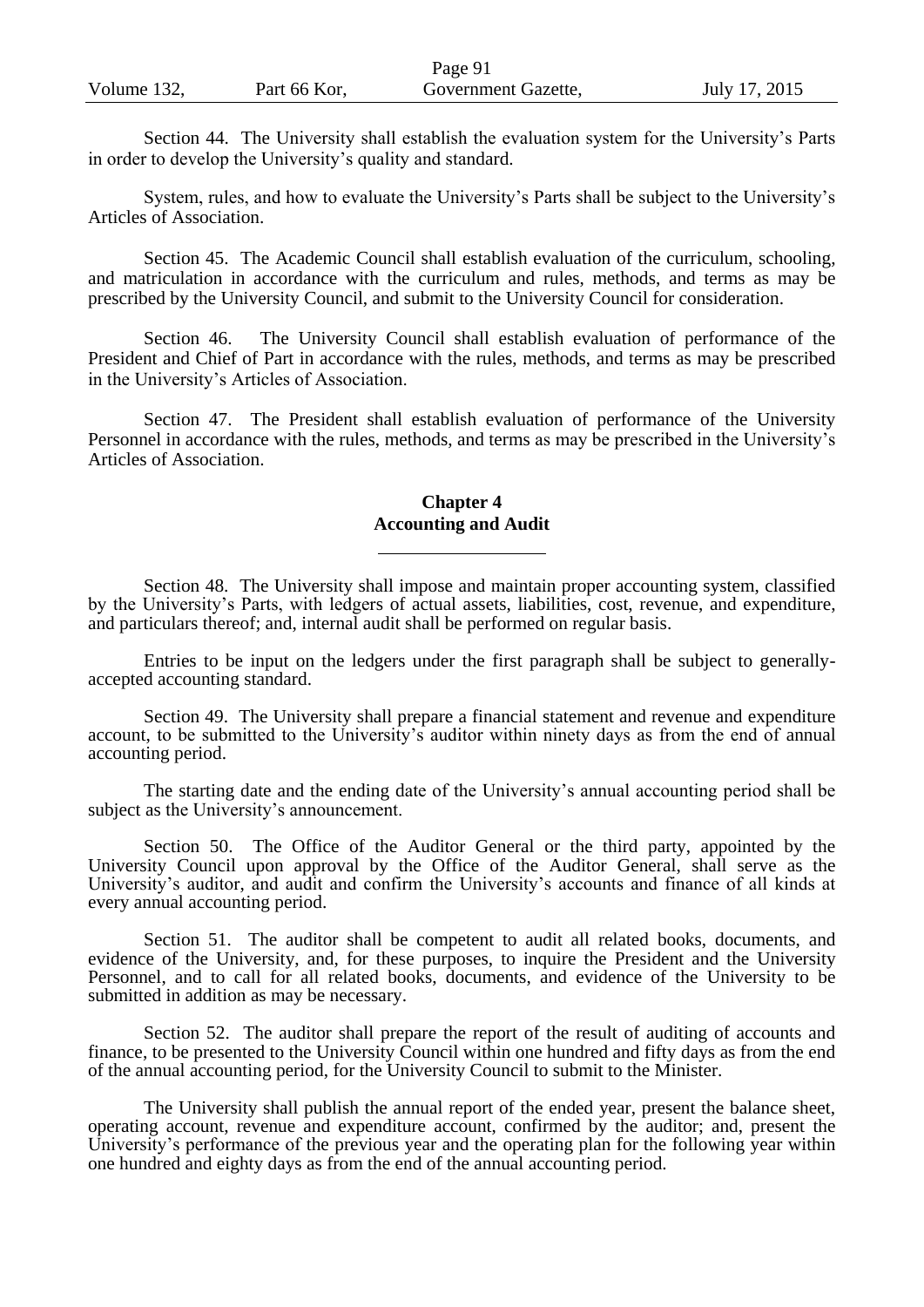|             |              | Page 92             |               |
|-------------|--------------|---------------------|---------------|
| Volume 132, | Part 66 Kor, | Government Gazette, | July 17, 2015 |

Section 53. The President shall assume the senior position in accordance with the Organic Law governing Prevention and Combat of Corruption.

#### **Chapter 5 Supervision**

Section 54. The Minister shall have authority to generally supervise the University's activities in accordance with the objectives, mentioned in Section 6, and the Government's policy or the Cabinet's resolution, specifically related to the University. In case of any conflict with the University's operation, likely to cause damage to the community at large, the Minister shall submit the issue to the Cabinet for consideration. Upon the Cabinet's adjudication, those concerned persons shall be obliged to comply with such adjudication of the Cabinet.

Section 55. The Minister shall present all the matters to be submitted by the University to the Cabinet hereunder.

## **Chapter 6 Academic Positions**

Section 56. The University's Permanent Faculties shall hold the following academic positions.

- (1) Professor.
- (2) Associate Professor.
- (3) Assistant Professor.
- (4) Lecturer.

Professor shall be graciously appointed by His Majesty the King upon recommendation by the University Council.

The University Council may establish any otherwise-called academic position, to be announced by the University and promulgated in the Government Gazette.

Qualifications, rules, and how to appoint and remove the academic position holders shall be subject to the University's Articles of Association.

Section 57. The Special Professor shall be graciously appointed by His Majesty the King from Non- University Personnel upon recommendation by the University Council.

Qualifications, rules, and how to appoint and remove the Special Professor shall be subject to the University's Articles of Association.

Section 58. The University Council may appoint any properly qualified person, who is not a member of University Personnel, as Special Associate Professor and Assistant Special Professor upon recommendation by the Academic Council.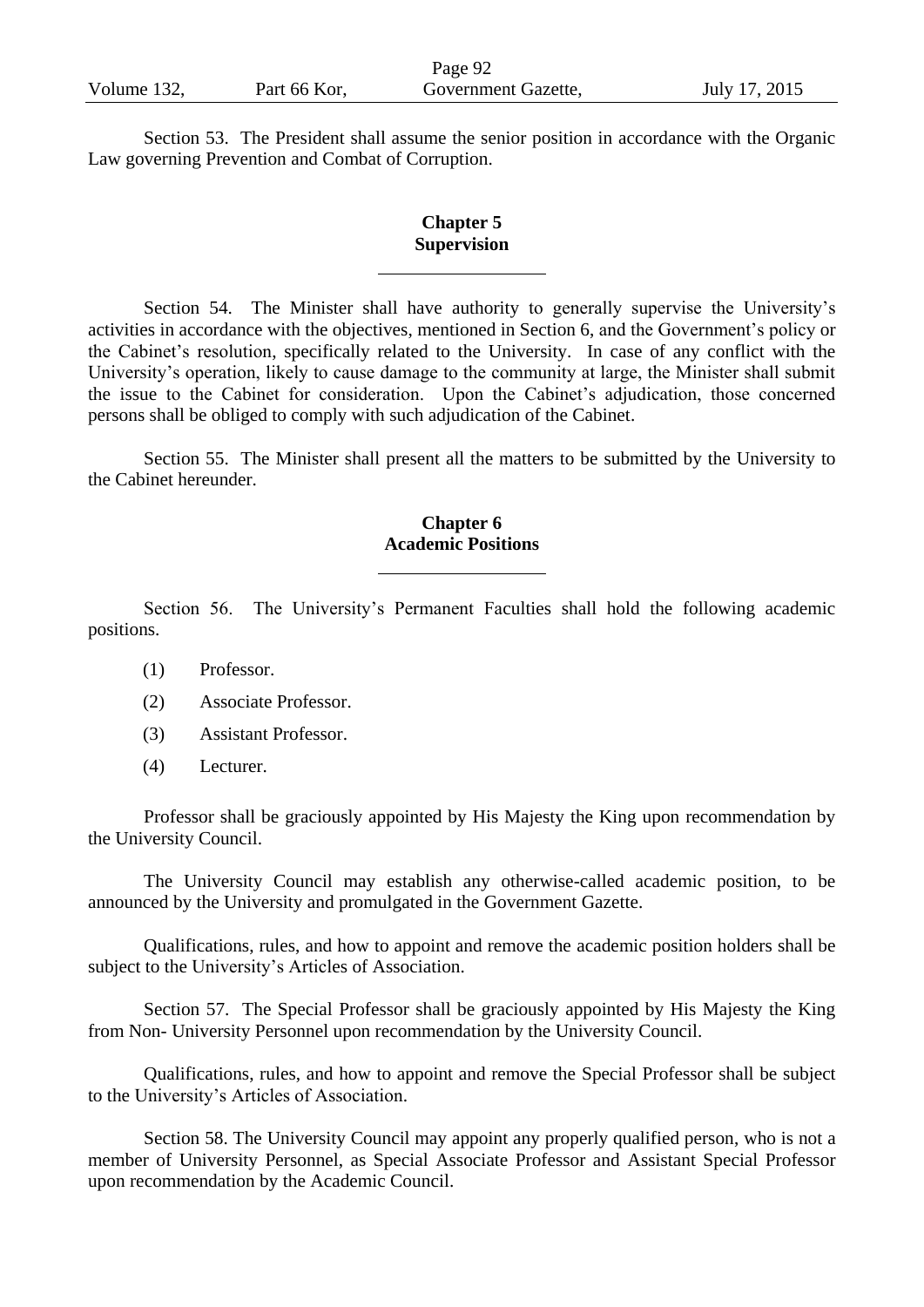|             |              | Page 93             |               |
|-------------|--------------|---------------------|---------------|
| Volume 132, | Part 66 Kor, | Government Gazette, | July 17, 2015 |

The President may appoint any properly qualified person as Special Lecturer upon recommendation by the Dean or Chief of Other Faculty-Equivalent Part with Schooling Provided.

Qualifications, rules, and how to appoint and remove the Special Associate Professor, Assistant Special Professor, and Special Lecturer shall be subject to the University's Articles of Association.

Section 59. Any person, graciously appointed by His Majesty the King to assume the position of Professor, Special Professor, or appointed to assume the position of Associate Professor, Special Associate Professor, Assistant Professor, Special Assistant Professor, or otherwise-called academic position hereunder, shall be entitled to apply the said academic position as his title of academic standing perpetually.

Abbreviation of the title, mentioned in the first paragraph, may be applied as follows.

|                                    | Abbreviation           |
|------------------------------------|------------------------|
| Professor                          | Prof.                  |
| <b>Special Professor</b>           | Prof. (Special)        |
| <b>Associate Professor</b>         | Assoc. Prof.           |
| <b>Special Associate Professor</b> | Assoc. Prof. (Special) |
| <b>Assistant Professor</b>         | Asst. Prof.            |
| <b>Assistant Special Professor</b> | Asst. Prof. (Special)  |

Application of the title and abbreviation thereof for the otherwise-called academic position shall be subject to the University's Articles of Association.

## **Chapter 7 Degree and Academic Standing Mark**

Section 60. There are 3 levels of degree as follows:

- Doctorate Degree
- Master Degree
- Bachelor Degree

Section 61. The University is competent to grant degrees, diplomas, or certificates of academic branches, where courses are provided by the University, and cooperate to grant degree of academic branches, where courses are provided in cooperation with other local or foreign higher academy or institute or international organization.

Determination of degrees, diplomas, or certificates of any levels for any academic branches and abbreviations for such academic branch shall be announced by the University and promulgated in the Government Gazette.

Section 62. The University Council may effect a regulation for a graduate to be granted with a bachelor degree with  $1<sup>st</sup>$  class honor or a bachelor degree with  $2<sup>nd</sup>$  class honor.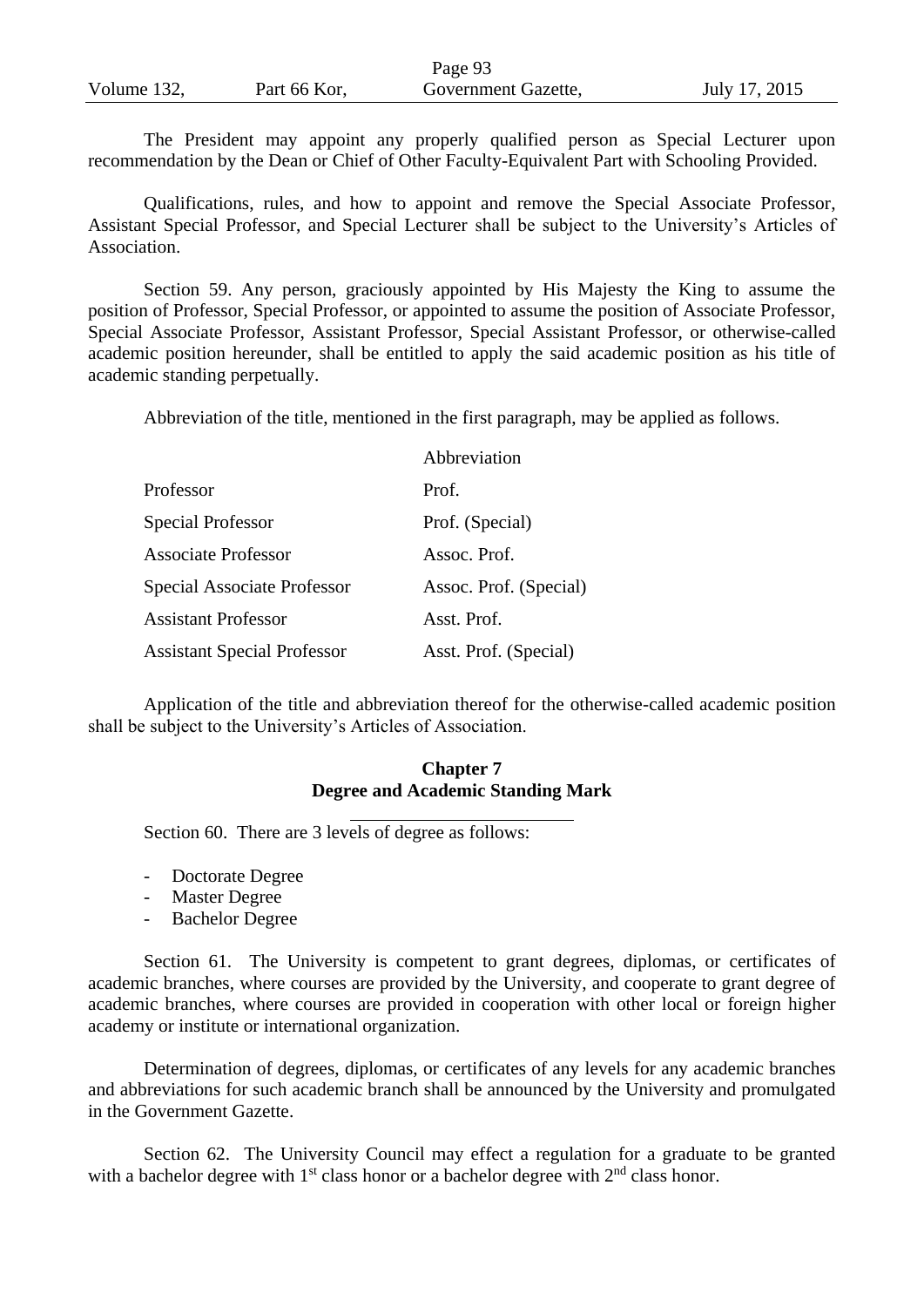|             |              | Page 94             |               |
|-------------|--------------|---------------------|---------------|
| Volume 132, | Part 66 Kor, | Government Gazette, | July 17, 2015 |

Section 63. The University Council may effect a regulation for Certificate of any Level and Diploma as follows:

(1) Higher Graduate Diploma, to be granted to any graduate of any academic branch after having been granted of Master Degree or comparable.

(2) Graduate Diploma, to be granted to any graduate of any academic branch after having been granted of Bachelor Degree or comparable.

(3) Diploma, to be granted to any person having completed courses of any academic branch before bachelor degree.

(4) Other Certificates, to be granted to any person having completed any specific subject.

Section 64. The University is competent to grant an honorary degree to any person, whom the University Council considers properly qualified for such degree, but shall not grant the said degree to incumbent Permanent Faculties, Position Holders in the University, Chairman of the University Council, or Members of the University Council.

Levels and branches of degrees and rules of granting of honorary degree shall be subject to the University's Articles of Association.

Section 65. The University may prescribe any academic standing hood or academic standing pin as a marking for academic standing of a grantee of Degree, Advanced Certificate of Graduate, Certificate of Graduate, Diploma, and Certificate; and, may prescribe an official hood for Chairman of the University Council, official hood for Members of the University Council, official hood for the Management, or official hood for the Faculties of the University.

Determination of nature, kind, class, and component of the academic standing hoods, academic standing pins, and official hood shall be announced by the University and promulgated in the Government Gazette.

Occasion and terms of using of the academic standing hood, academic standing pin, and official hood shall be subject to the University's Articles of Association.

Section 66. The University may prescribe any seal, marking, or emblem of the University or any Part of the University, to be announced by the University and promulgated in the Government Gazette.

Usage of the seal, marking, or emblem under the first paragraph, for business purposes or not for the benefit of the University or Parts of the University, shall be approved in writing by the University.

Section 67. The University may establish uniform, marking, or apparel for students and University Personnel, to be prescribed in the University's Articles of Association and promulgated in the Government Gazette.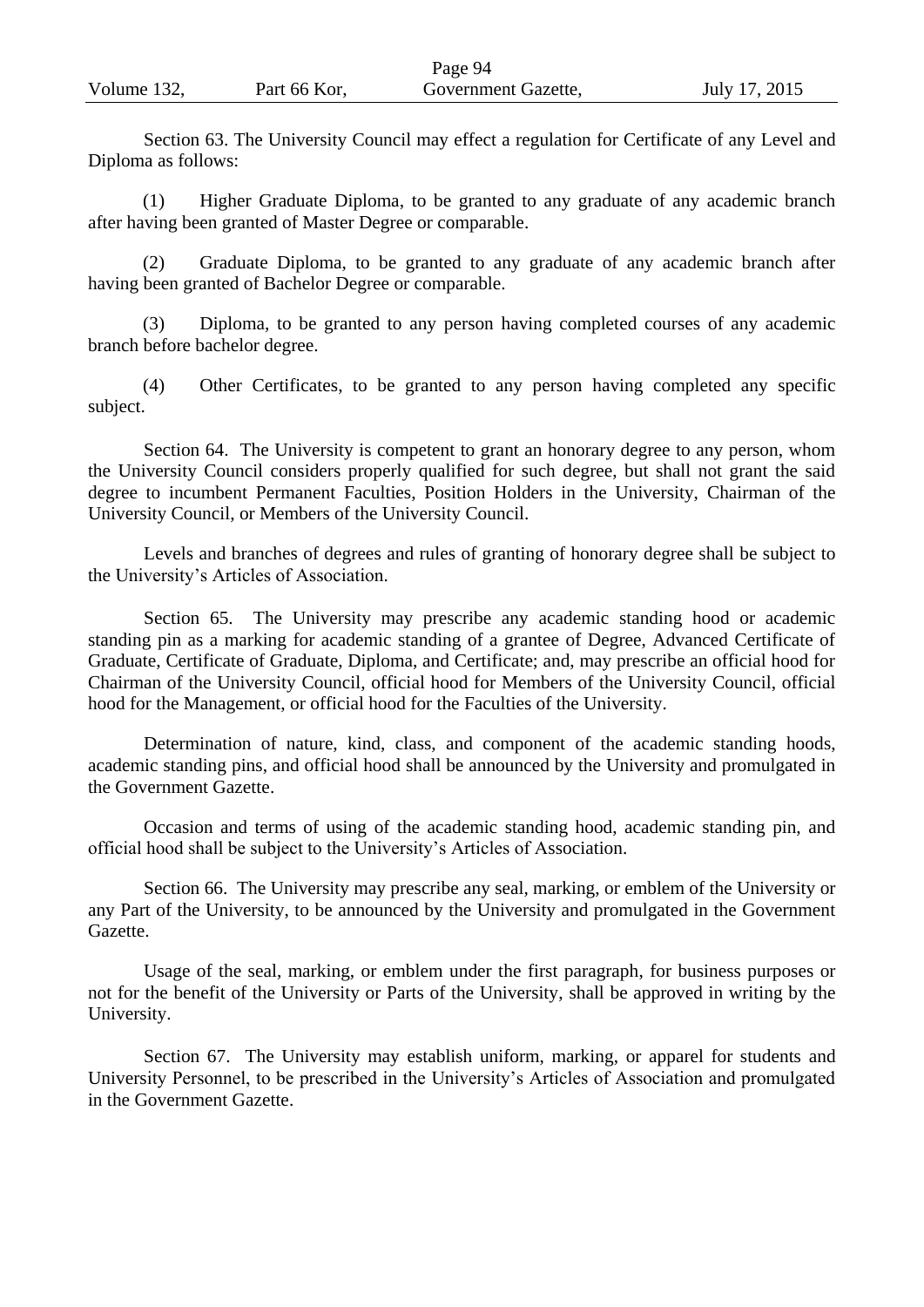## **Chapter 8 Stipulated Penalty**

Section 68. Any person, using the academic standing hood, academic standing pin, official hood, uniform, marking, or apparel for students and University Personnel without right to use or represent in any respect that she/he has any degrees, Higher Graduate Diploma, Graduate Diploma, Diploma, or Certificate, or holds any position in the University without right, and trying to convince other people that she/he is entitled to use or have such academic standing or position, shall be punished by imprisonment for no more than six months or by a fine of no more than fifty thousand baht or both imprisonment and fine.

Section 69. Any person, who commits any of the following acts, shall be punished by imprisonment for no more than one year or by a fine of no more than one hundred thousand baht or both imprisonment and fine.

(1) To falsify or imitate the seal, marking, or emblem of the University or Parts of the University in any color or manner.

(2) To use any false or imitated seal, marking, or emblem of the University or Parts of the University.

(3) To use or present the seal, marking, or emblem of the University or Parts of the University on any object or product in violation with Section 66, Second Paragraph.

A person, who has committed an offense under (1) and an offense under (2), shall be punished according to (2) on single count of offenses.

The offenses under (3) are compoundable offenses.

## **Transitory Provision**

Section 70. All undertakings, assets, rights, liabilities, obligations, budgets and revenues of Rajabhat Suan Dusit University in accordance with Rajabhat University Act, B.E. 2547, shall be transferred to the University under this Act.

Section 71. Rajabhat Suan Dusit University Council in accordance with Rajabhat University Act, B.E. 2547, shall hold its incumbency further till the University Council under this Act is established, which shall not exceed one year as from the effective date of this Act.

Section 72. The Academic Council, the Faculty and Government Official Council, and the Board of University Operation Promotion of Rajabhat Suan Dusit University in accordance with Rajabhat University Act, B.E. 2547, shall hold their incumbency further till the Academic Council, the Faculty and Staff Council, and the Board of University Operation Promotion under this Act are established, which shall not exceed two years as from the effective date of this Act.

Section 73. Governmental Agencies of Rajabhat Suan Dusit University in accordance with Rajabhat University Act, B.E. 2547, and Units, approved by the University Council and established in the University on the day prior to the effective date of this Act, shall remain in existence until it is announced by the University that Parts are established in accordance with Section 8.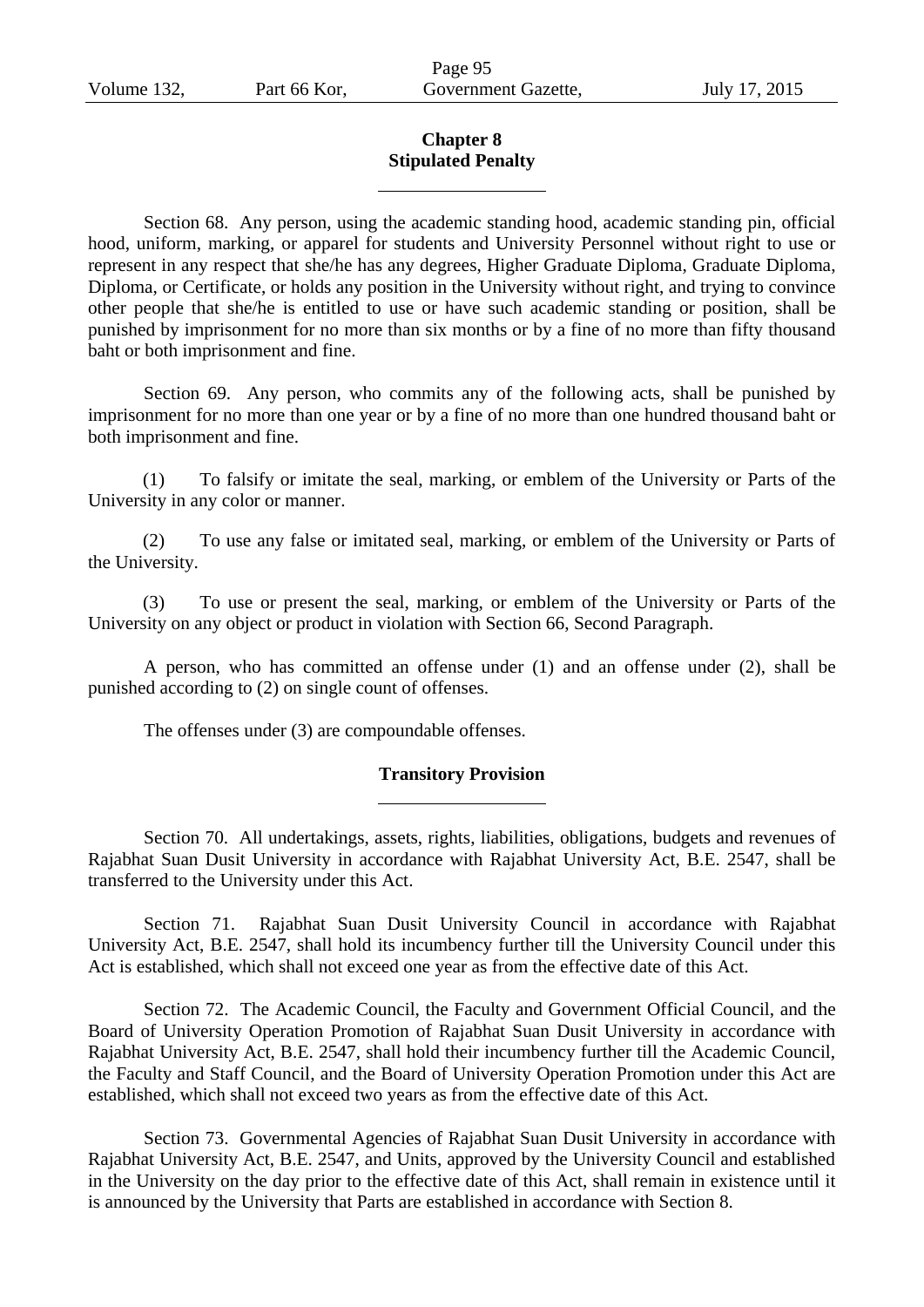|             |              | Page 96             |               |
|-------------|--------------|---------------------|---------------|
| Volume 132, | Part 66 Kor, | Government Gazette, | July 17, 2015 |

Section 74. The Board of the Faculty and the Board of the Governmental Agency or Otherwise-Called and Faculty-Equivalent Unit of Rajabhat Suan Dusit University in accordance with Rajabhat University Act, B.E. 2547, shall hold their incumbency further till re-division of Parts is effected hereunder, which shall not exceed two years as from the effective date of this Act.

Section 75. Professor, Special Professor, Associate Professor, Special Associate Professor, Assistant Professor, Special Assistant Professor, and Lecturer of Rajabhat Suan Dusit University in accordance with Rajabhat University Act, B.E. 2547, on the day prior to the effective date of this Act, shall further hold the positions of Professor, Special Professor, Associate Professor, Special Associate Professor, Assistant Professor, Special Assistant Professor, and Lecturer of the University under this Act.

Special Lecturer of Rajabhat Suan Dusit University in accordance with Rajabhat University Act, B.E. 2547, on the day prior to the effective date of this Act, shall further hold the position of Special Lecturer of the University under this Act till completion of appointment term.

Section 76. Holders of the positions of President, Dean, Director of Office of the President, Office, Director, Institute Director, and Chief of Governmental Agency or Otherwise-Called and Faculty-Equivalent Unit of Rajabhat Suan Dusit University in accordance with Rajabhat University Act, B.E. 2547, on the day prior to the effective date of this Act, shall hold their incumbency further till completion of the term. If such persons are the University's Civil Servants, they shall declare their intention of changing of status to University Staff hereunder within sixty days as from the effective date of this Act. If the persons fail to declare their intention as such within the prescribed period, they shall retire from office.

Section 77. Calculation of office term of the holder of position of President under Section 31, Dean or Chief of Other Faculty-Equivalent Part under Section 35, shall include the office term in accordance with Rajabhat University Act, B.E. 2547.

Section 78. The Civil Servants, University Staff, Employees of the Governmental Agencies under Rajabhat Suan Dusit University, Governmental Staff and Employees of Rajabhat Suan Dusit University in accordance with Rajabhat University Act, B.E. 2547, on the day prior to the effective date of this Act, shall further hold the positions of Civil Servants in the Higher Education Institute, University Staff, Employees of the Governmental Agencies, Governmental Staff, and Employees of the University hereunder, and shall perform their duty in the University hereunder, to be deemed to perform their official duty, or to perform their duty as University Staff, or to perform their duty as Employees of the Governmental Agencies, Governmental Staff, or Employees of the University, as the case may be.

During the term of their service under the first paragraph, the eligibility into the positions of Professor, Associate Professor, Assistant Professor, or any other position of the University Personnel under the first paragraph, and the eligibility for promotion of the Civil Servants, shall be subject to the Law governing Procedures of Civil Servants in Higher Education Institute.

For the sake of personnel administration of Civil Servants, Governmental Staff, and Employees of the Governmental Agencies under the first paragraph, the University shall be deemed to be a Governmental Agency, and such Civil Servants, Governmental Staff, and Employees of the Governmental Agencies shall obtain their salary, remuneration, and other emolument through the University by means of disbursements from the national budget, personnel budget in terms of salary and permanent wages and other related emolument; and, the Law governing Procedures of Civil Servants in Higher Education Institute, Procedures of the Office of the Prime Minister governing Governmental Staff, or the Procedures of Ministry of Finance governing Employees of the Governmental Agencies shall be applicable thereto as the case may be.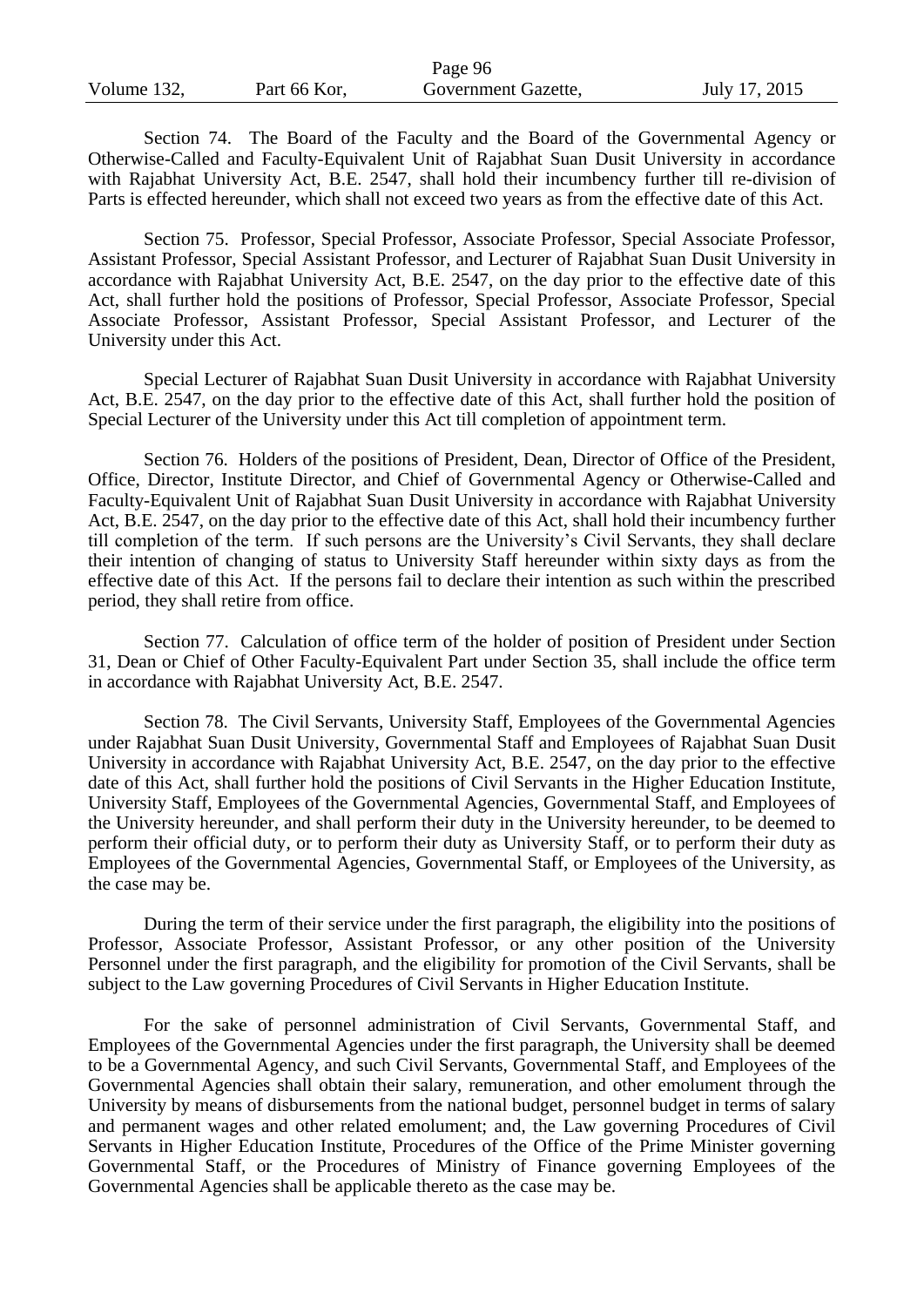|             |              | Page 97             |               |
|-------------|--------------|---------------------|---------------|
| Volume 132, | Part 66 Kor, | Government Gazette, | July 17, 2015 |

Eligibility for promotion of the Employees of the Governmental Agencies under the first paragraph shall be subject to the Procedures of Ministry of Finance governing Employees of the Governmental Agencies.

In case that the Law governing Procedures of Civil Servants in Higher Education Institute, Procedures of the Office of the Prime Minister governing Governmental Staff, or the Procedures of Ministry of Finance governing Employees of the Governmental Agencies are applicable but inconsistent with this Act, or in the event that they are not applicable by any cause whatever, implementation for the part inconsistent with this Act or for the part inapplicable shall be subject to the Regulations, prescribed by the University Council.

Section 79. For any Civil Servant, Member of Governmental Staff, and Employee of the Governmental Agency under Section 78, who declares her/his intention of changing of status to University Staff Member or University Employee hereunder within three years as from the effective date of this Act, the University shall place such person as University Staff Member or University Employee as the case may be in accordance with the rules and method, prescribed by the University Council.

Section 80. Any Civil Servant, who has been placed as University Staff Member, shall be deemed to be discharged from government service due to the official position having been dissolved or depleted in accordance with the Law governing Gratuity and Pension of Civil Servants or the Law governing Government Pension Fund as the case may be as from the date of being placed as University Staff Member.

Employees of the Governmental Agencies, having been admitted by the University as University Staff under Section 79, shall be deemed to be discharged from service due to the position having been depleted by the Governmental Agencies, and shall be entitled to obtain gratuity in accordance with the Procedures of Ministry of Finance governing Gratuity of Employees.

Civil Servants, being Members of the Government Pension Fund, shall be entitled to hold membership further even after having been retired from the official service; in such a case, they shall be entitled to obtain the official welfare benefits as pensioners under the Law governing Government Pension Fund do.

University Staff, having obtained privileges as official pensioners, shall be exempt from being subject to the Law governing Social Security; however, they shall not be deprived of the right to be voluntarily secured.

Section 81. In case of any vacancy of the positions of Civil Servants, Governmental Staff, and Employees of the Governmental Agencies in the University prior to or after the effective date of this Act, such positions shall be dissolved, and the related position rates and the national budget for the rates, as well as the personnel budget in terms of salary and permanent wages and other related emolument, set up for such positions, shall be transferred to the University, and such budget shall be deemed to be expenditure budget being transferred in accordance with the Law governing Budgetary Method.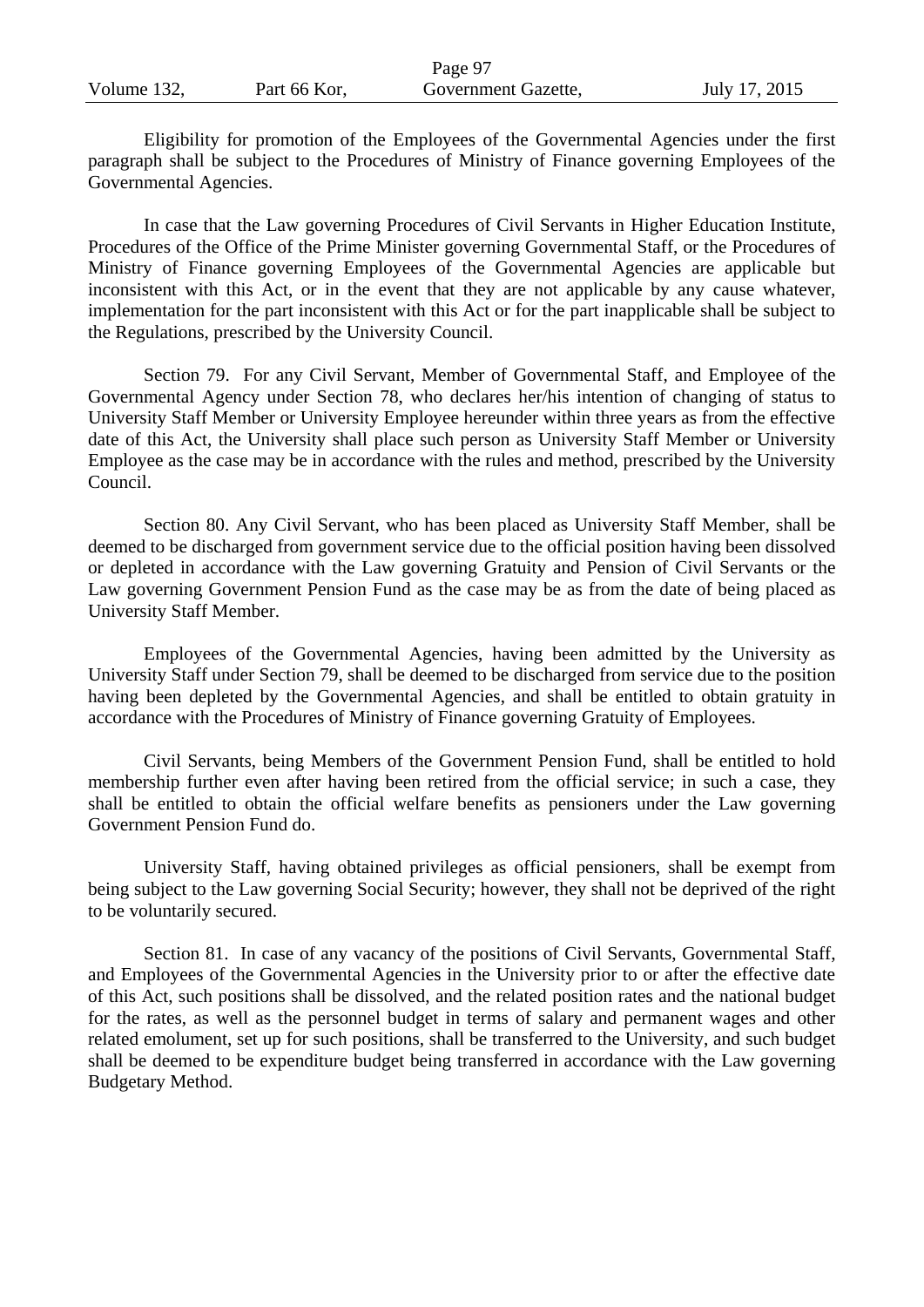|             |              | Page 98             |               |
|-------------|--------------|---------------------|---------------|
| Volume 132, | Part 66 Kor, | Government Gazette, | July 17, 2015 |

Section 82. The University shall affect regulations, procedures, announcement and instruction of the University in compliance with this Act completely within two years as from the effective date of this Act.

Pending effect of the regulations, procedures, announcement and instruction of the University in compliance with this Act; the Royal Decree, Ministerial Regulations, regulations, procedures, announcement and instruction of Rajabhat Suan Dusit University in accordance with Rajabhat University Act, B.E. 2547, applicable on the day prior to the effective date of this Act, shall apply mutatis mutandis as may be neither contradictory nor discrepant to this Act.

Counter-signed by General Prayut Chan-O-Cha Prime Minister